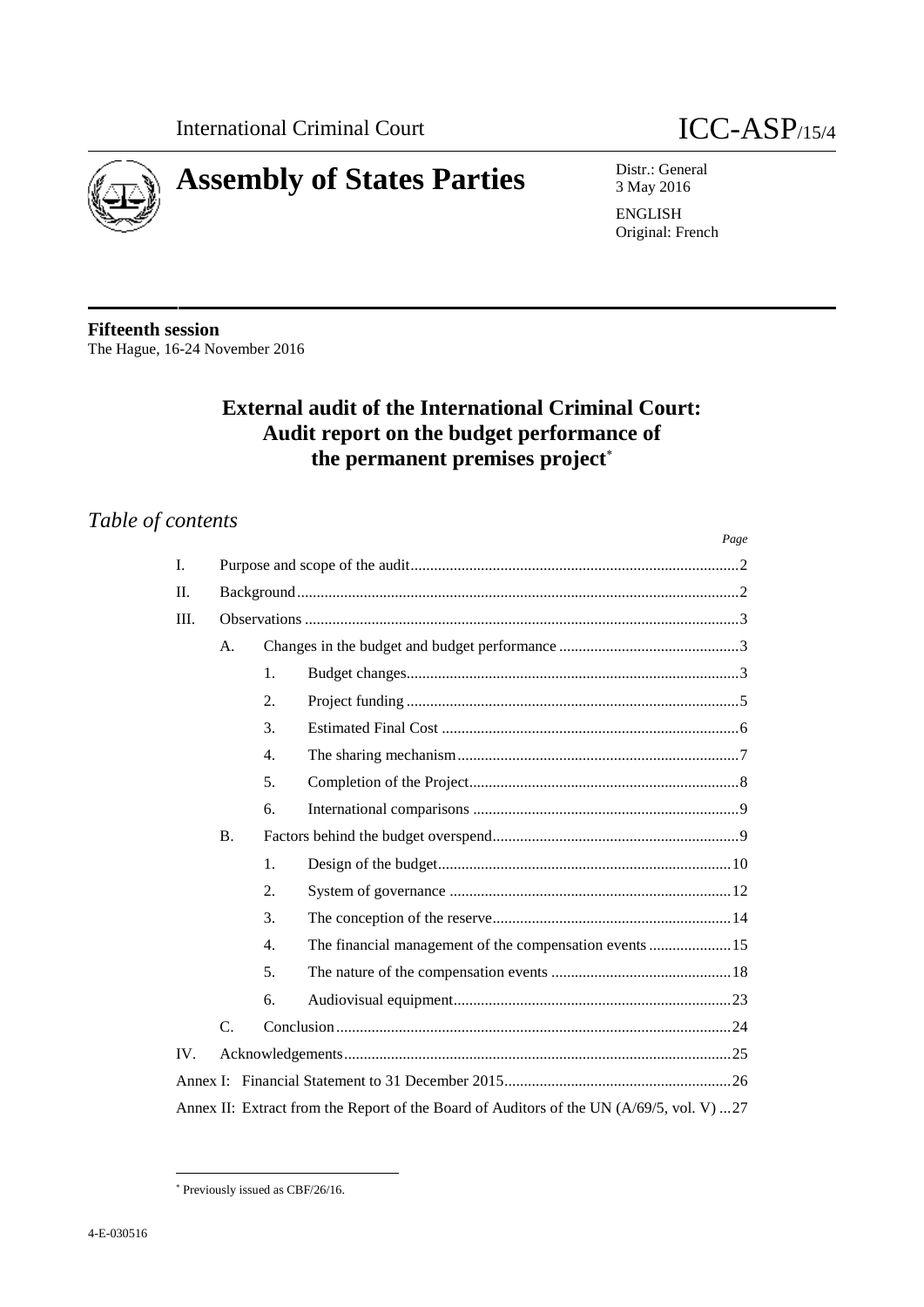## **I. Purpose and scope of the audit**

In accordance with our letter of notification dated 26 November 2015, a team of five external auditors carried out an assignment at the International Criminal Court (ICC) from 11 to 22 January 2016. The purpose of the audit was to review the permanent premises budget process, the regularity, efficacy and efficiency of its budget performance and the reasons for the overrun in the initial projected cost.

2. The audit was conducted in accordance with the International Standards of Supreme Audit Institutions (ISSAI) on regularity and performance audits, as well as with the Financial Rules and Regulations of the International Criminal Court and with the additional terms of reference in annex.

3. All observations were discussed with the staff concerned. The audit closure meeting was held with Mr Ivan Alippi, Mr Gela Abesadze, Mr Kenneth Jeavons and Mr Juan Escudero on 22 January 2016. However, the audit team needed to continue collecting additional audit evidence after the end of its assignment on site before it was being able to formulate its observations. The draft observations were communicated in a provisional report to the Project Director's Office, to the management of the CPI, to the Secretariat of the Assembly of States Parties and to the Oversight Committee for the project. The Project Director's office confirmed the validity of the facts as set out. The present report takes full account of the comments by the Director's office and the Oversight Committee, as well as their responses.

## **II. Background**

4. At its resumed thirteenth session, held in The Hague on 24 and 25 June 2015, and further to a request made by the Project Director, the Assembly of States Parties (ASP) of the International Criminal Court (ICC) approved an increase of  $\epsilon$  million<sup>1</sup> in the budget of the Permanent Premises Project (PPP). However, the ASP decided that this increase would be provided neither by States Parties' contributions nor by the reserve of the Contingency Fund, but rather by a draw-down in the reserves of the Employee Benefits Liabilities Fund and Working Capital Fund (resolution ICC/ASP/13/Res.6).

5. In that resolution, the ASP requested the External Auditor of the ICC to provide it with two reports, one on "the appropriate level of the cash reserves of the Court, and on any risks that might be attached to their reductions", and the second one providing "a detailed review of the project accounts with emphasis on the cost overruns".

6. The mandate of the external auditor of the ICC that was given to *the Cour des comptes* by the Assembly of States Parties in 2012 was to provide an audit of the accuracy of the financial statements of the ICC and of the Trust Fund for Victims, and of the management of the Permanent Premises Project. The additional audits requested by the Assembly in resolution ICC-ASP/13/Res.6 were thus beyond the scope of the external auditor's mandate. In accordance with the engagement letter of 17 January 2013, any additional audit that would incur additional costs must be "decided by the ASP after previous agreement on terms and conditions including the amount of additional fees required".

7. According to international auditing standards, in particular standards ISA (*International Standards on Auditing*) 200 and 210, any new mandate given to an auditor requires the requesting party and the auditor to agree on the terms of the engagement. Thus the ASP's requests had to be set out in a new engagement letter clarifying the expectations of States Parties and enabling the feasibility of these additional audit tasks to be assessed.

8. In an engagement letter dated 16 October 2015, the ASP and the External Auditor agreed that the audit of the accounts of the project would take place during the regular interim audit from 11 to 22 January 2016, after completion of the construction work and after the staff had moved into their new premises. In addition, on 13 November 2015, as a matter of urgency, the external auditor provided a detailed report on the appropriate level of the cash reserves of the Court and on any risk that might be attached to their reduction.

<sup>&</sup>lt;sup>1</sup> Part of which is liable not to be spent in view of the application of the sharing mechanisms presented in Chapter 1.4 of this report.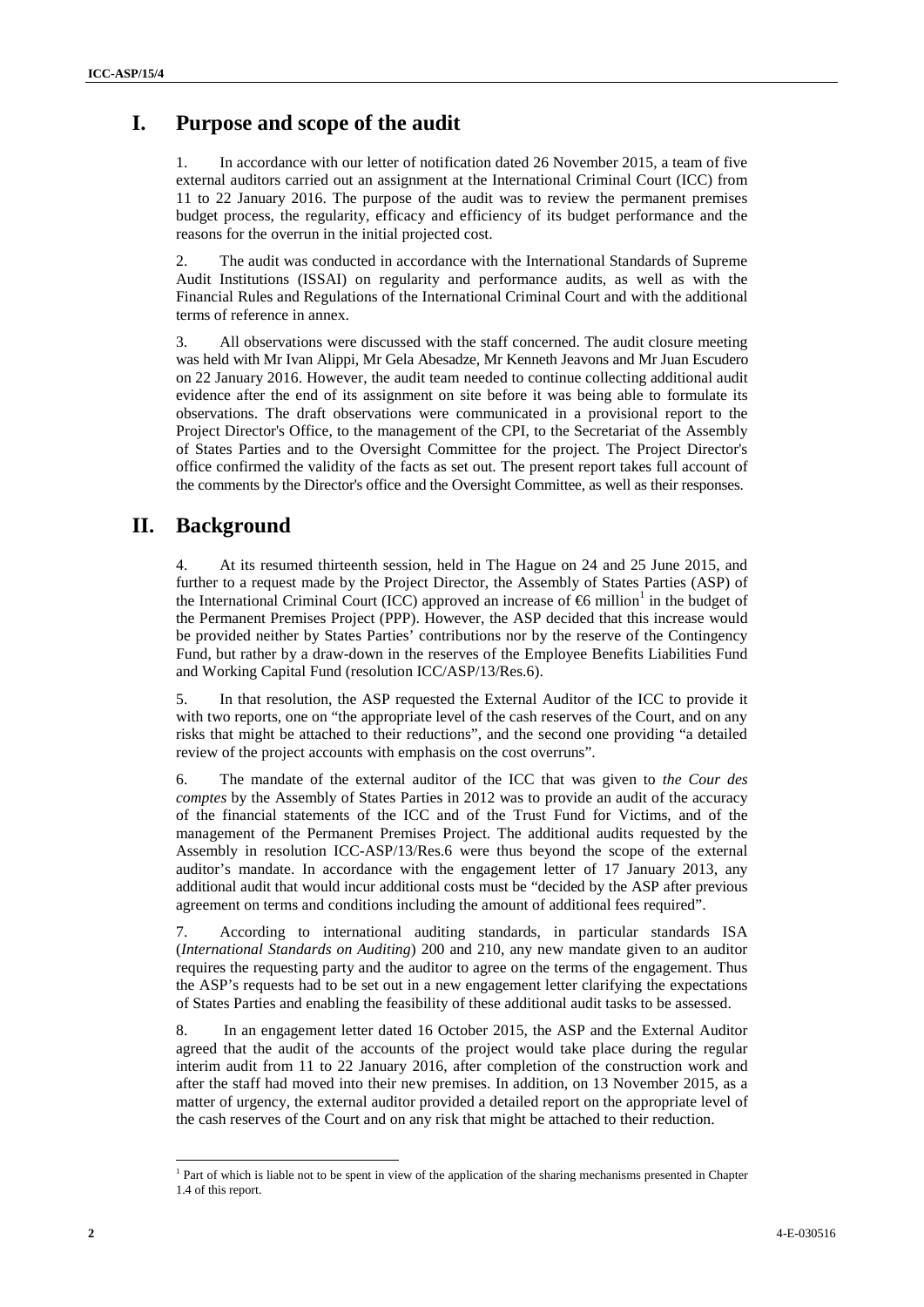9. The engagement letter specifies that the Permanent Premises Project audit deals specifically with the manner in which the budget was prepared and on the regularity of budget performance, emphasizing budget overruns. The purpose of this audit was to verify the project accounts and not the consolidated cost of the operation. A certain number of items of expenditure, which do not appear within the scope of the budget approved by the ASP, such as expenses taken into account by the subsidies from the host State or costs borne directly by the Court from its regular budget, were therefore not audited.

10. The findings and analysis set out in this report are based not only on the various meetings with staff of the International Criminal Court and on the comments obtained from the stakeholders in response to the draft report, but also on the documentation prepared by the Project Director's Office (PDO), and in particular on the financial report up to 31 December 2015 (see annex I).

## **III. Observations**

### **A. Changes in the budget and budget performance**

#### **1. Budget changes**

11. The budget for the Permanent Premises Project approved by the Assembly of States Parties (ASP) went from  $\text{\textsterling}90$  million in 2007 to a maximum of  $\text{\textsterling}06$  million in 2015, which represents a change of  $\in$  6 million over that period.

12. The budget change is summarised in the table below:

|                                | 9th session | 10th session | 11 <sup>th</sup> session | 12th session | 13th session | 14th session |
|--------------------------------|-------------|--------------|--------------------------|--------------|--------------|--------------|
| Category                       | 12/12/2010  | 21/12/2011   | 21/11/2012               | 27/11/2013   | 17/12/2014   | 25/06/2015   |
| <b>Construction Cost</b>       | 114.9       | 136.1        | 147                      | 147.7        | 147.7        | 147.7        |
| Contingency Reserve            | 17.2        | 32.9         | 12.7                     | 12.7         | 12.7         | 12.7         |
| Permits & Dues                 | 3.5         | 2.6          | 2.6                      | 2.6          | 2.6          | 2.6          |
| Fees                           | 23.9        | 16.9         | 19.9                     | 19.9         | 19.9         | 19.9         |
| Other Cost                     | 1.1         | 1.5          | 1.5                      | 1.5          | 1.5          | 1.5          |
| <b>Estimated inflation</b>     | 29.4        |              |                          |              |              |              |
| <b>Additional reserve</b>      |             |              | 6.3                      |              |              |              |
| Total construction project (I) | 190         | 190          | 190.0                    | 184.4        | 184.4        | 184.4        |
| Construction costs             |             |              |                          | 1            | 1            | 1            |
| Fees                           |             |              |                          | 3.5          | 3.5          | 3.5          |
| Equipment                      |             |              |                          | 6.8          | 6.8          | 6.8          |
| Total transition project (II)  |             |              |                          | 11.3         | 11.3         | 11.3         |
| Increase in approved budget    |             |              |                          |              | 4.3          | 10.3         |
| <b>Total unified project</b>   |             |              |                          | 195.7        | 200.0        | 206.0        |

#### **Table 1. Budget change (in million Euros)**

Source: ASP resolutions and Project Director's Office progress reports

13. The permanent premises resolution, adopted by the ASP at its  $7<sup>th</sup>$  plenary meeting on 14 December 2007 (ICC-ASP/6/Res.1), estimated that a budget of €190 million was needed for the project at 2014 prices. The initial project provided for 1,200 workstations and three courtrooms, with a total gross floor area of  $45,552 \text{ m}^2$ . The  $\epsilon$ 190 million was an estimate of the construction costs of the project including the costs of materials, labour, fixtures, landscaping and parking and the creation of a contingency reserve<sup>2</sup>. This budget was

<sup>&</sup>lt;sup>2</sup> The contingency reserve was called "Risk Reserve", and thereafter "Project Reserve". The external auditor uses the term contingency reserve in the rest of the report.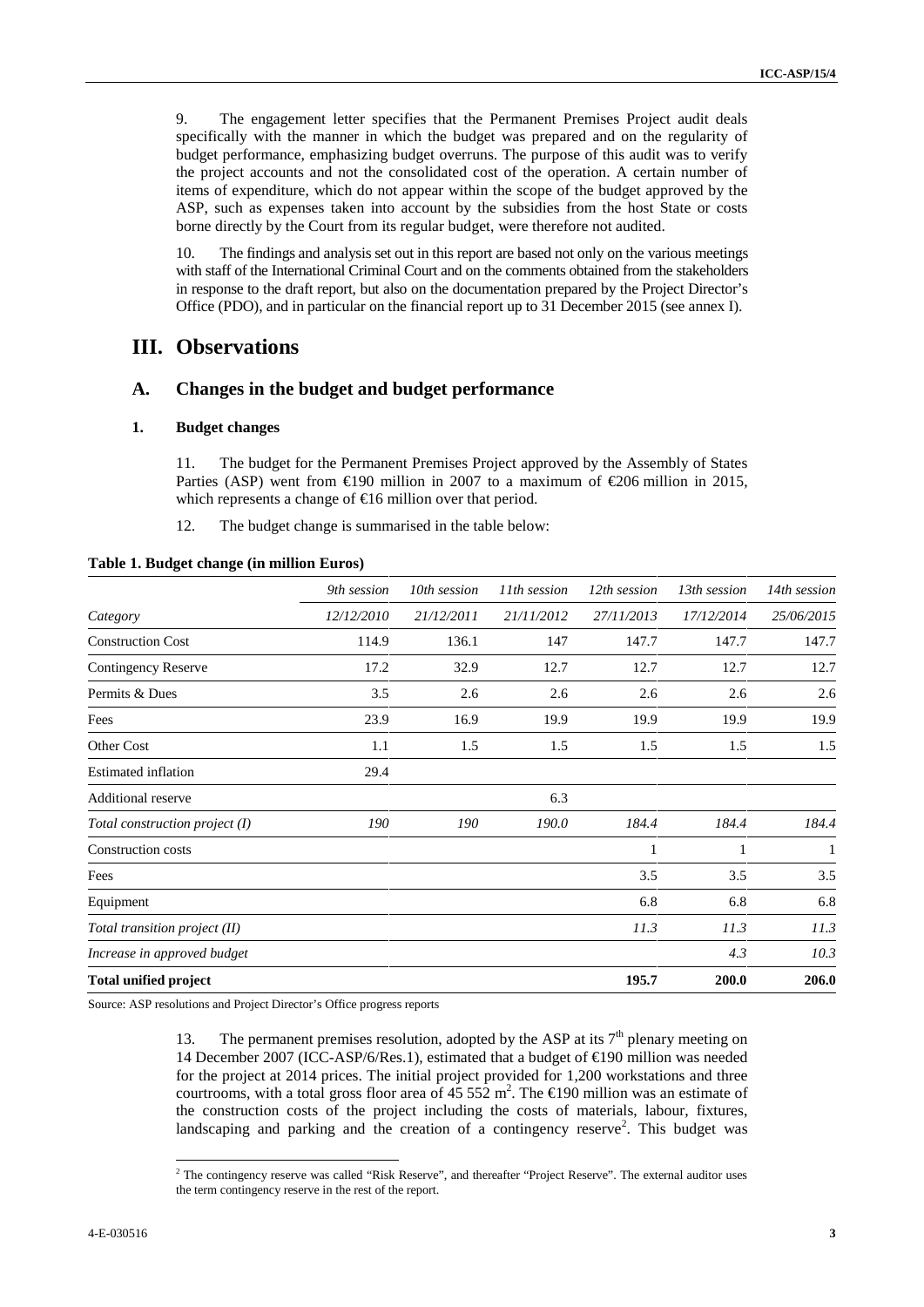approved by the ASP on 12 December 2010 during its  $9<sup>th</sup>$  session (ICC-ASP/9/20). The Assembly decided that this amount was to be funded by States Parties.

14. On 1 March 2011, the Court estimated that the other costs related to the project but not directly related to the construction would amount to €42.2 million. These costs include two components:

(a) The so called "3GV" elements, estimated at  $\epsilon$ 2.1 million, which cover interior finishes and other fixed elements integrated in the design; $3$  and

(b) The so called "2GV" elements and other related costs, initially estimated at €20.1 million, but later reduced to €19.8 million, and then to €11.3 million, for nonintegrated user equipment and other costs such as moving, additional staff, furniture, and consultancy fees. These elements are also called the transition costs.

15. On 21 December 2011, the ASP decided that the interior finishing of the permanent premises and other integrated elements (the "3GV"), would be incorporated in the construction costs. Therefore, they would be absorbed in the  $\bigoplus$ 190 million budget (resolution ICC-ASP/10/Res.6).

16. In that same resolution, the ASP approved the principle of incorporating the "2GV" costs, namely the non-integrated user equipment and related costs such as moving, into the regular annual budget of the Court and approved that these costs would not exceed  $\in$ 19.8 million. This approach was however going to be abandoned prior to being implemented. According to the estimates presented at the twentieth session of the Committee on Budget and Finance in April 2013, the regular annual budget of the Court would have increased by €3.3 million in 2014 and by €13.5 million in 2015 if it had had to fund the transition costs.

17. In order to avoid the consequences of using the regular budget of the Court to fund the non-integrated user equipment ("2GV" costs) and cost of moving (all together renamed "Transition project"), on 27 November 2013 the ASP decided to aggregate the budgets of the construction and transition projects (ICC-ASP/12/Res.2). The total of the project amounted to €195.7 million, which represented a budget of €184.4 million for construction and  $\in$ 1.3 million for the transition. The AEP also decided, following a proposal by the Oversight Committee<sup>4</sup> that the cost of transition, reduced to  $\in$ 1.3 million by the Project Director<sup>5</sup> would be funded in part for  $\epsilon$ 5.6 million with the savings obtained on the construction project budget, revised downwards following a bidding process which turned out to be lower than the initial price estimate. The rest of the financing of transition costs was due to be obtained from the future surpluses on the regular budgets for the years 2012, 2013 and 2014 (€.7 million).

18. While this did relieve the regular budget of the ICC, the Project Director, in September 2014, projected budget overruns in the unified budget. On 17 December 2014, the ASP increased the authorised budget from  $\bigoplus$  95.7 million up to a maximum of €200 million (ICC-ASP/13/Res.2).

19. But this increase was not enough to finance the project. In a new resolution dated 25 June 2015 (ICC-ASP/13/Res.6), the ASP approved a new increase in the budget envelope, to a maximum of  $\in \{206 \text{ million}^6\}$ .

Initially estimated at €190 million, the Permanent Premises Project budget only took into account the costs of construction. With effect from 2013, it was enlarged to include the costs of the transition programme. The overall change in the budget envelope reflects a change in the nature of the operation, with the switch from an initial project covering the construction to a second project covering the construction and transition.

<sup>&</sup>lt;sup>3</sup> All construction projects carried out in the Netherlands comprise three elements: (a) Buildings and structures;

<sup>(</sup>b) Non-integrated user equipment ("2GV"); and (c) Integrated user equipment ("3GV").

 $<sup>5</sup>$  In July 2013, the Registrar decided to transfer the management of the transition project to the Project Director.</sup>

Previously, the management of the transition was managed by the Project Office Permanent Premises.

 $6$  The final cost at 31 December 2015 was  $\epsilon$ 205 million in the worst-case scenario.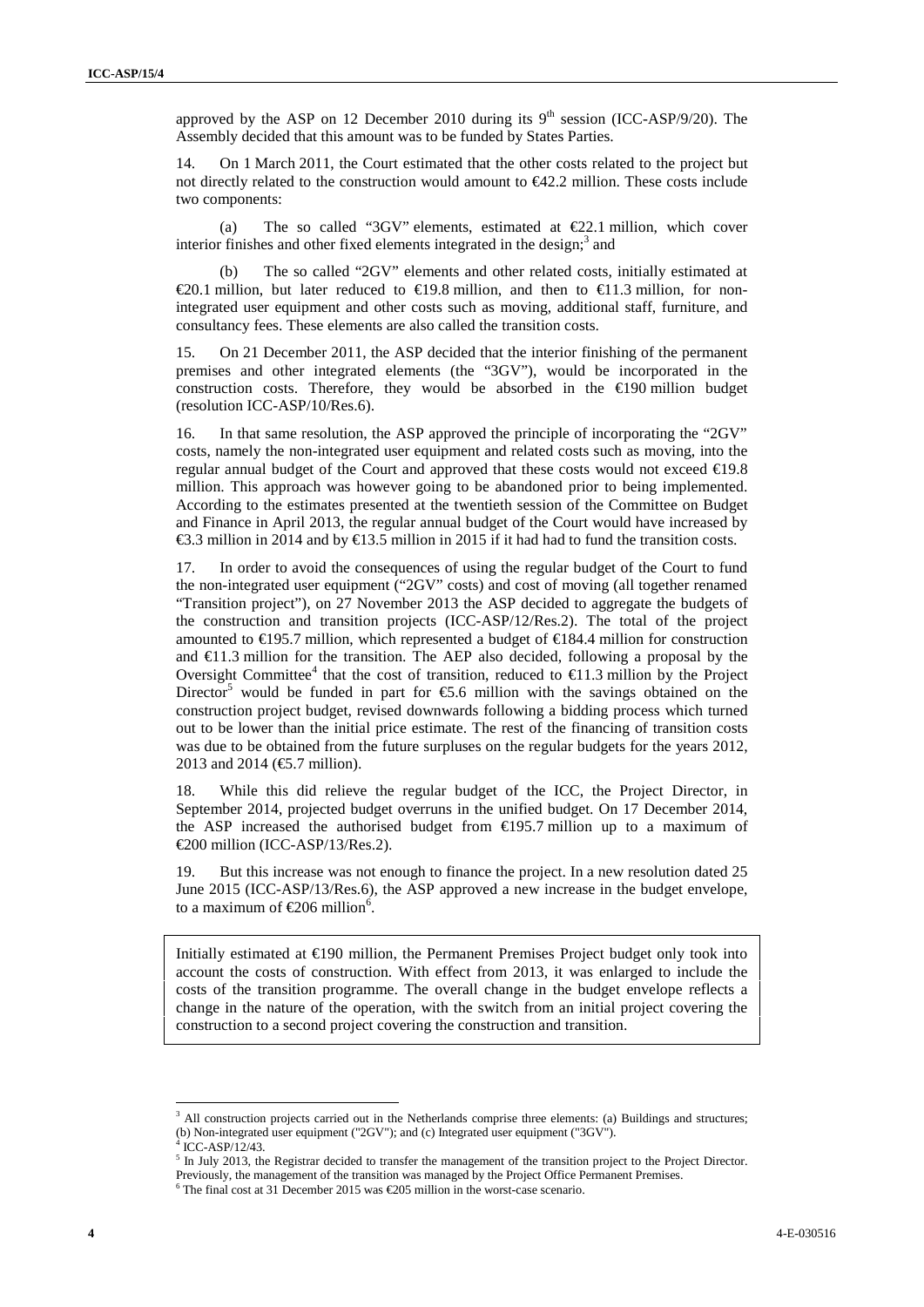#### **2. Project funding**

20. The Assembly of States Parties adopted a number of resolutions on the financing of the budget changes:

(a)  $\in$  490 million in the form of States Parties' contributions in accordance with two different methods: one-time-payments (OTP), complemented by a loan and a subsidy from the Dutch host State for the balance. As of the date of this report<sup>7</sup>, one-time payments had been received in the amount of  $\Theta$ 3 million, the subsidy from the host State represents €21.7 million and the loan amounts to €75.3 million;

(b) €5.7 million, to be funded by the Court's cash surpluses in financial years 2012 to 2014. As at 31 December 2015, only the cash surplus of 2012 in an amount of €4.47 million had been made available to the project. Financial year 2013 did not produce any cash surplus and financial year 2014 was currently being assessed. As at the date of this report the Court's financial director estimates the surplus for 2014 at  $\bigoplus$  million approximately;

(c) €4.3 million, to be financed from cash surplus pertaining to the 2014 and following financial periods; and

(d)  $\Theta$  million<sup>8</sup>, funded by a reduction in the authorised amount of funding set aside for the Employee Benefits Liabilities Fund (EBL) and in the reserves of the Working Capital Fund.

**FULLOINIC** 

21. The project funding plan is ultimately composed of the following :

|                                           | <b>BUDGEI</b>                        | <b>FUNDING</b>                                                                                                               |  |
|-------------------------------------------|--------------------------------------|------------------------------------------------------------------------------------------------------------------------------|--|
| Transition<br>Additional<br>Authorisation | <b>11.3 million</b><br>€10.3 million | International Criminal Court's<br>16 million<br>annual budget<br>$621.7$ million -<br>Host State<br>,,,,,,,,,,,,,,,,,,,,,,,, |  |
| Construction                              | 184.4 ME                             | € 75.3 million- Loan<br><b>State Parties</b><br>190 million<br>                                                              |  |
|                                           |                                      | €93 million- OTP                                                                                                             |  |
| <b>TOTAL</b>                              | €206 million                         | €206 million<br><b>TOTAL</b>                                                                                                 |  |

### **Graph 1. Financing plan for the Permanent Premises Project**

**DUDCET** 

Source: graph prepared by the external auditor based on the data provided by the finance section of the ICC.

 $7$  15 February 2016.

<sup>8 €4</sup> million net in the event of any savings resulting from the application of the sharing mechanism.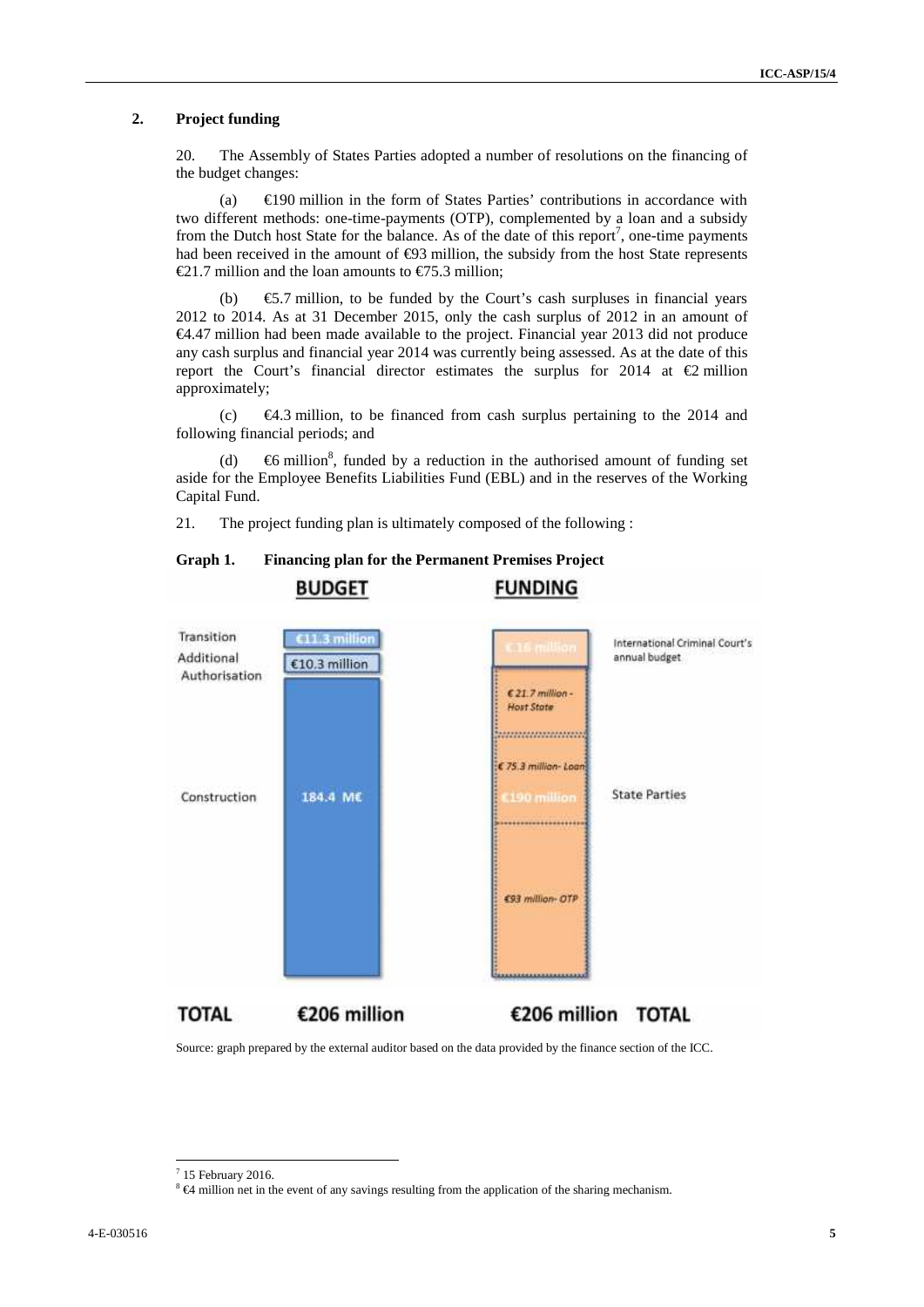External funding by means of States Parties' contributions has remained at the level of the initial budget envelope of  $\epsilon$ 190 million, including one-time payments in the amount of  $\bigoplus$ 3 million, a subsidy by the Dutch host State in the amount of  $\bigoplus$ 1.7 million and a loan from the host State in the amount of  $E$ 5.3 million.

The ASP has decided that the  $\in$ 16 million difference between the originally approved  $\in$ 190 million construction budget and the approved unified project budget of €206 million (maximum authorised amount<sup>9</sup>), shall be entirely funded out of the actual or potential reserves of the Court, either by using cash surpluses or the reserves of the Employee Benefits Liabilities Fund and Working Capital Fund.

#### **3. Estimated Final Cost**

22. The final cost of the project remains a provisional estimate. Its final amount will depend on the sharing mechanism and on outstanding payable balances.

23. As at 31 December 2015, the last budget overruns<sup>10</sup> were still being negotiated between the Court and the construction company Courtys. The final cost estimate of the project in the best-case scenario<sup>11</sup> amounted to  $\epsilon 204.5$  million, versus  $\epsilon 205$  million on a worst-case basis<sup>12</sup>.

#### **Table 2. Breakdown of cost at completion (in million Euros)**

|                             | Best case | Worst case |
|-----------------------------|-----------|------------|
| Construction project        | 193.7     | 194.2      |
| Transition project          | 10.8      | 10.8       |
| <b>Total unified projet</b> | 204.5     | 205        |

Source: PDO / Brink

24. The best- and worst-case scenarios are relatively close as the project is nearing completion. The transition programme is complete; its cost will be  $\text{E}0.8$  million, which is €500,000 less than the €11.3 million budget. The cost of the construction project has been estimated at between €193.7 million and €194.2 million, representing a maximum budget overrun of  $\bigoplus$ .8 million on the  $\bigoplus$ 84.4 million budget approved in 2013, or a maximum budget overrun of €4.2 million if compared to the €190-million initial budget approved by the ASP in 2010.

25. In addition, the estimate of the final cost of the project must take the level of budget implementation into account. The ASP and the Oversight Committee aimed to stay within a €204 million budget. The following shows the budget implementation as at the end of December 2015.

**Table 3. Budget implementation as at 31 December 2015 (in million Euros)**

|                       | <b>Budget</b><br>(A) | <b>Budget</b><br>implemented<br>To be committed (C)<br>(B) |                       | <b>Estimated cost</b><br>$(D)= (B) + (C)$ |                       | <b>Budget variance</b><br>$(E) = (A) - (D)$ |                       |                        |
|-----------------------|----------------------|------------------------------------------------------------|-----------------------|-------------------------------------------|-----------------------|---------------------------------------------|-----------------------|------------------------|
|                       | (06/2015)            |                                                            | Best case<br>scenario | Worse case<br>scenario                    | Best case<br>scenario | Worse case<br>scenario                      | Best case<br>scenario | Worse case<br>scenario |
| Construction          | 194.7                | 196,8                                                      | $-3,1$                | $-2,6$                                    | 193,7                 | 194,2                                       |                       | 1,5                    |
| Transition            | 11,3                 | 10,6                                                       | 0,2                   | 0,2                                       | 10,8                  | 10,8                                        | $-0,5$                | $-0,5$                 |
| <b>Unified budget</b> | 206                  | 207,4                                                      | $-2,9$                | $-2,4$                                    | 204,5                 | 205                                         | 0,5                   |                        |

Source: PDO / Brink

<sup>&</sup>lt;sup>9</sup> At the date of the audit, an amount of ⊕.6 million remained to be financed out of a target implemented budget of €204 million.<br><sup>10</sup> Explanations about the nature of the budget overruns are developed in Chapter 2.5.

<sup>&</sup>lt;sup>11</sup> The best-case scenario reflects the estimates of PDO/PM, whereas the worst-case scenario is the estimate of Courtys.

<sup>&</sup>lt;sup>12</sup> The financial report for the year ended 31 December 2015 refers to an estimated final amount of  $\epsilon$ 205.5 million, this amount including a "reserve" of €524.8 k for the transition project. The external auditor deemed that it was not relevant to take into account this "reserve", as an incurred expenditure, for the valuation of the final amount. Indeed, the transition project being finalized, its total final cost is  $\text{\textsterling}0.81$  million and there is no additional risk to consider for this part of the project.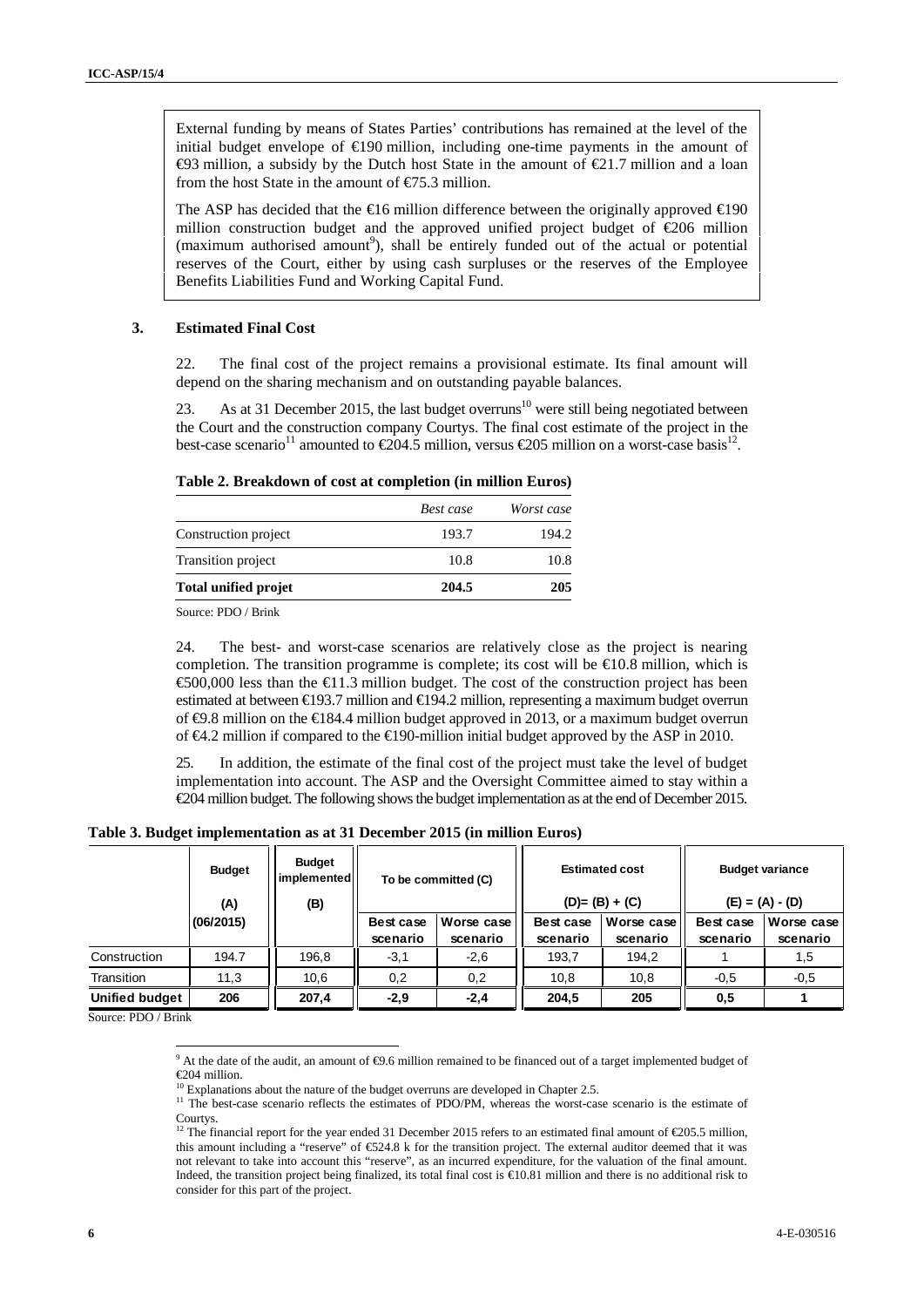26. The implemented budget consists of amounts paid, and payable balances on orders; it amounted to  $\epsilon$ 207.4 million, comprising  $\epsilon$ 193 million in respect of payments already made and a €14.3 million balance. The implemented obligation level was thus €1.4 million<sup>13</sup> higher than the initial budget; in other words, costs to date have exceeded the approved project budget.

27. The amount remaining to be committed was negative, and essentially comprised projected savings under the sharing mechanism (see below). It amounted to  $\epsilon$ 2.9 million (best-case scenario) and  $\epsilon 2.4$  million (worst-case scenario). The budget's sustainability therefore depends on the likelihood of expected savings in applying the sharing mechanism.

The estimated final cost of the Permanent Premises Project was between €204.5 million and €205 million as at 31 December 2015. Including payable balances, the actual cost amounted to €207.4 million as at 31 December 2015, but savings were expected through the sharing mechanism in order to bring down the definitive cost at the expected level. Sustainability of the estimated cost will thus depend on achieving the anticipated savings under the sharing mechanism (see below).

#### **4. The sharing mechanism**

28. The NEC3 construction contract between the Court and the Courtys construction consortium provides for a sharing mechanism*.* On completion of the project, the difference between the target cost (guaranteed maximum price) and the actual cost, if lower, is shared between the two parties according to a distribution scale provided in the contract. The gain share is settled as follows.

29. It is calculated on the difference between the target cost of  $\epsilon$ 170.9 million (worstcase scenario)<sup>14</sup>, comprising the contractual price as specified in the contract signed in 2012 (€147 million), plus approved compensation events (€23.1 million) and compensation events under negotiation  $(40.8 \text{ million})$ , and an actual cost computed by Courtys at €164.8 million at the date of the audit.

30. Compensation events are events creating additional costs not attributable to fault on the part of the constructor, for which the latter may request compensation. If the Court approves the request, its costs are increased by the same amount.

| Calculation of the sharing mechanism         | Best-case | Worst-case |
|----------------------------------------------|-----------|------------|
| Compensation events approved                 | 23.1      | 23.1       |
| Compensation events under negotiation        | 0.6       | 0.8        |
| Construction cost provided in the contract   | 147.0     | 147.0      |
| Total target cost                            | 170.7     | 170.9      |
| <b>Actual cost assessed by Courtys</b>       | 164.1     | 164.8      |
| Profit sharing between the Court and Courtys | 6.6       | 6.1        |
| - Share of the Court                         | 2.4       | 2.2        |
| - Share of Courtys                           | 4.2       | 3.9        |

#### **Table 4. Sharing mechanism calculation (in million Euros)**

Source: PDO / Brink

31. The gain is the difference between the target cost and the actual cost (once all sub contractors have been paid and all other Courtys costs have been processed and finalised),

<sup>&</sup>lt;sup>13</sup>  $\text{€3.4}$  million by reference to the objective of  $\text{€204}$  million.<br><sup>14</sup> Since the amounts of the best- and worst- case scenarios used in the sharing mechanism calculations are relatively similar, the difference between them will have little influence on the calculation of the profit-sharing. For the sake of clarity, this report will base its calculations on the worst-case scenario.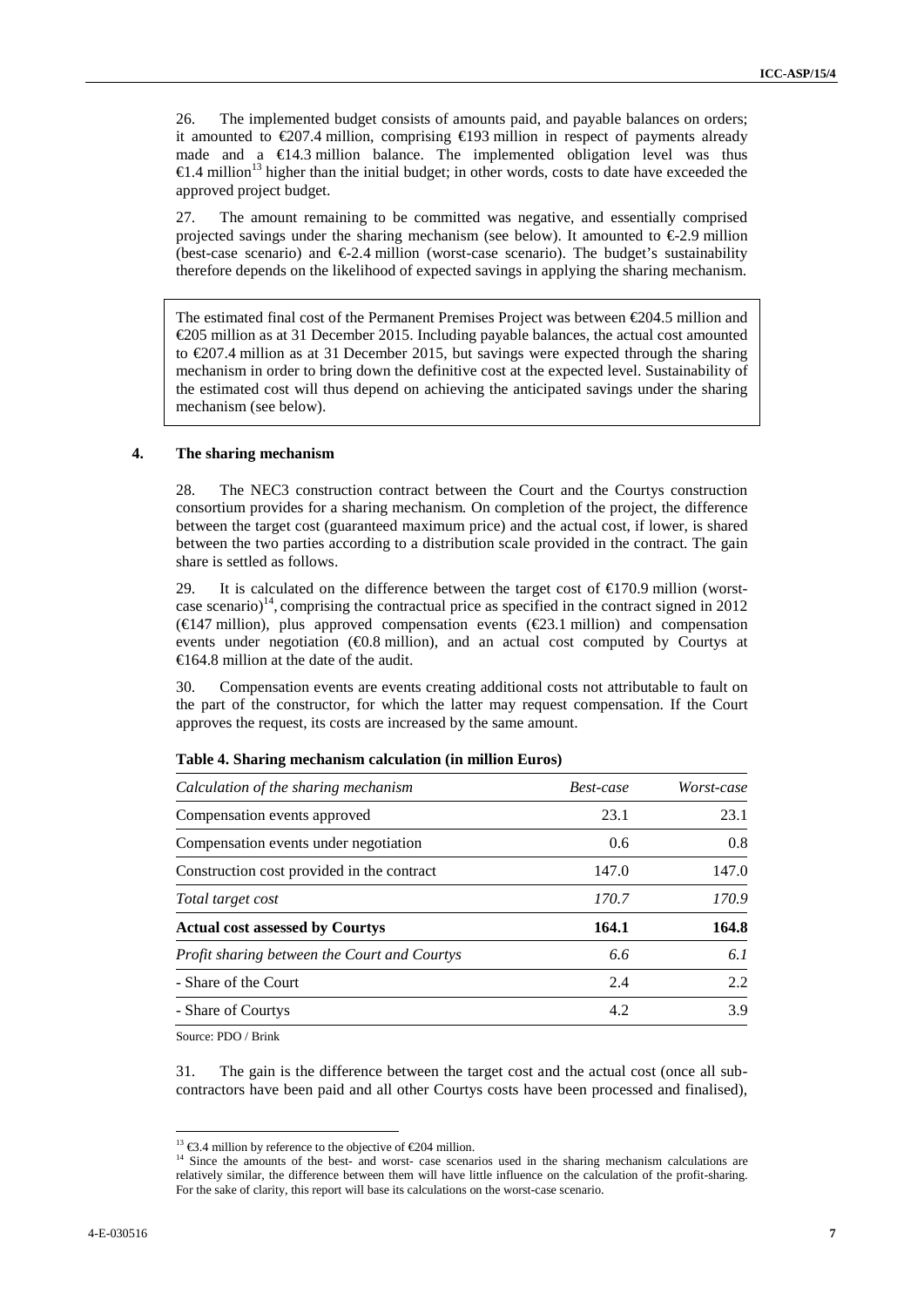and apportionment of the gain as between the Court and the construction company is based on a sliding scale, which is defined in the contract with a view to giving the construction company an incentive to lower the target cost.

32. On 22 January 2016, the Court's share in the gain was estimated at between  $€2.2$  million and €2.4 million, and Courtys' share at between €3.9 million and €4.2 million.

33. The calculation of the gain was checked by the External Auditor in accordance with the formula provided in the NEC3 contract. The difference between the target cost  $(\text{€170.9 million})$  and the actual cost to the construction company  $(\text{€164.8 million})$  is €6.1 million. However, the auditor is unable to give reasonable assurance on the final figures for the parties' respective shares, because on 31 December 2015 the accounts were not yet closed.

34. This uncertainty was mainly due to the following factors:

The actual cost as determined by Courtys ( $\in$ 164.8 million) was not final. On 31 December 2015, negotiations between Courtys and sub-contractors on additional unpaid work were still ongoing;

(b) The actual cost as determined by Courtys has not been verified by the External Auditor: it is estimated and calculated by the construction company based on documents, and sub-contractor invoices in its own possession; and

(c) It appears that some work had been carried out or approved but not yet invoiced, because negotiations with the sub-contractors were still ongoing.

35. There was also uncertainty concerning the target cost calculation  $(\text{ }6170.9 \text{ million})$ , since on the reporting date the list of compensation events had not yet been finalised.

The construction contract between the Court and its builder Courtys provides for a sharing mechanism, under which, at the end of the project, the difference between the target cost and the actual cost is apportioned between the two parties. This provides an incentive to Courtys to keep down the overall cost of the project.

On 22 January  $2016^{15}$ , the Court's share in this mechanism was estimated at between €2.2 million and €2.4 million, and that of Courtys at between €3.9 million and €4.2 million.

The External Auditor completed a verification of the plausibility of these amounts, on the basis of the calculation formula taken from the NEC 3 contract and data relating to costs in the best and worst-case scenarios. Without expressing any doubts about the accuracy of the estimates, the auditor was not, at the time of the audit, able to provide an assurance as to the final amount of the sharing mechanism likely to be recovered by the Court. Indeed, the amounts used as the basis for the calculation had not been finalised at the date of the present report.

#### **5. Completion of the Project**

36. Closure of the accounts and costs relating to defect identification (snagging) and maintenance are likely to result in marginal changes to the total cost of the project.

37. The foundation stone was laid on 16 April 2013 and the building was completed on 30 October 2015, whereas the time-line of the contract initially provided for completion on 17 July 2015. The deadline for the statement of late delivery penalties was postponed to 1 September 2015 by an amendment to the contract. The key handover ceremony took place on 12 November 2015. The Court's move was carried out between 30 November and 11 December 2015. The delay (1 September – 30 October 2015) resulted in a penalty of  $\triangleq$ 10,000 per day, amounting to a total of  $\triangleq$ 600,000.

38. The precise final cost of the work done will only be known once the accounts are closed, which will depend on: i) the exact value of the compensation events, ii) any additional costs arising prior to the final closing of the project, and iii) the outcome of

<sup>&</sup>lt;sup>15</sup> End date of the external audit engagement in The Hague.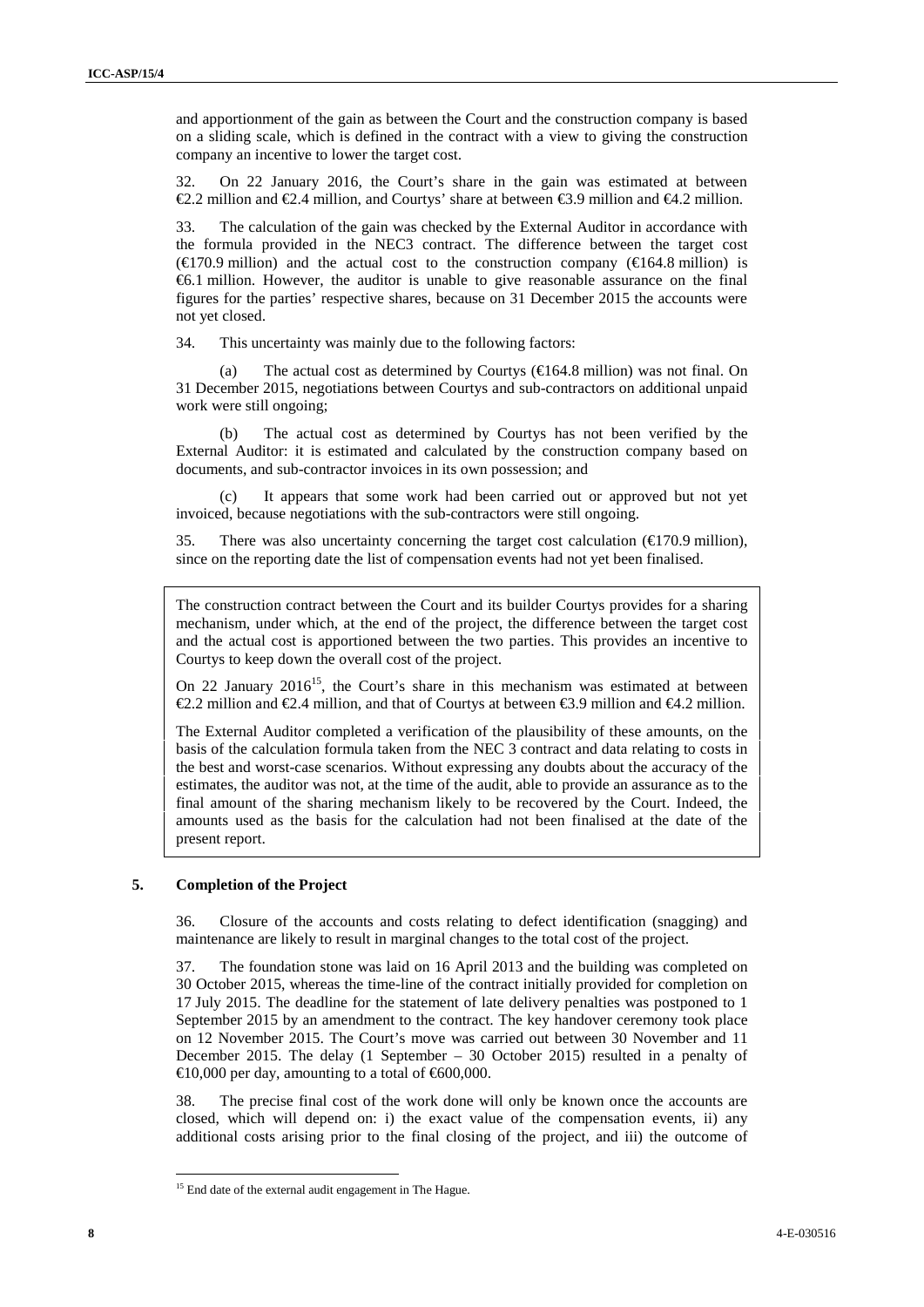negotiations to finalize the costs between Courtys and its sub-contractors. The date foreseen by the Project Director's Office for the closure of the accounts is end of March 2016.

39. The defects liability period for the correction of defects runs for 52 weeks from the date of completion of the works, which was 30 October 2015, meaning that it ends at the end of October 2016. An amount of  $\text{\textcircled{}}800,000$  will be retained from the balance owed to the construction company as security for the necessary works of rectification. This retention, or the balance thereof in the case of unrectified defects, must be paid in the course of October 2016 at the end of the defects liability period.

40. The construction company is contracted to provide the maintenance of the equipment listed in the work information annexed to the contract for a period of one year after completion of the project, namely until the end of October 2016, in consideration of a payment of  $\epsilon$ 65,000. The ASP has decided to extend the maintenance contract with Courtys for a further period running up to 31 December 2017. That decision did not specify the relevant financial arrangements, but provides for the work to be remunerated at market rates. As of the date of this report, the financial arrangements were understood to be still under negotiation.

#### **6. International comparisons**

41. The External Auditor believes it to be useful to put the budget performance of the project into perspective by ending its comments with a comparison to a similar project.

42. In 2006, the General Assembly of the United Nations approved a budget of a total of  $$1,877$  million<sup>16</sup> for the renovation of its Headquarters in New York. The total cost of the renovation, which included moving 10,000 UN staff into rented and furnished temporary premises, was reassessed at \$2,374 million in March 2014, representing an overrun of 26.5% (see annex II).

43. The budget overrun of the construction component alone of the project was 31.1%, between the initial 2006 budget of \$935 million, and the cost in January 2014 of \$1,226 million. The final cost of the renovation, which was completed in June 2015, is not yet known.

44. In the private sector, a 10% budget overrun in a construction budget is considered normal by industry professionals, and cannot be regarded, therefore, as attributable to fault on the part of the project management. For example, in Belgium, an overrun of initial budget of 10%, or even 15%, cannot be described as abnormal.<sup>17</sup>

45. In light of these examples, the construction budget overrun of the Permanent Premises Project of the International Criminal Court, estimated at 5.3%<sup>18</sup> in the worst-case scenario, is not unusual and is in reasonable proportion to comparable projects and with practice in the industry.

### **B. Factors behind the budget overspend**

46. The change in the scope of the Permanent Premises Project when the construction and transition projects were unified in 2013 does not allow for a meaningful comparison between the initial budget ( $\bigoplus$ 90 million), which only included the construction costs, and the final unified budget (construction and transition budgets).

47. The cost overrun has to be analysed in light of the construction and transition projects part of the unified budget  $(\text{E}195.7 \text{ million})$  adopted in 2013. The final cost of the project is estimated to be between  $\infty$ 04.5 million (best-case) and  $\infty$ 05 million (worst-case), in other words an increase of between 4.5% and 4.75%.Taking into account construction costs only ( $\in$ 84.4 million), the overrun is between  $\Theta$ .3 million (best-case shared scenario)

<sup>&</sup>lt;sup>16</sup> US dollars.

<sup>&</sup>lt;sup>17</sup> See Protect, E-Bulletin of 4 February 2013.

<sup>&</sup>lt;sup>18</sup> The difference between the final cost of the construction project (worst case of €194.2 million) and the initial construction budget approved in 2013 (€184.4 million) amounts to  $\Theta$ .8 million, or an increase of 5.3%. On the basis of the construction budget approved in 2010, this difference amounts to 2.2% (from €190 million to €194.2 million).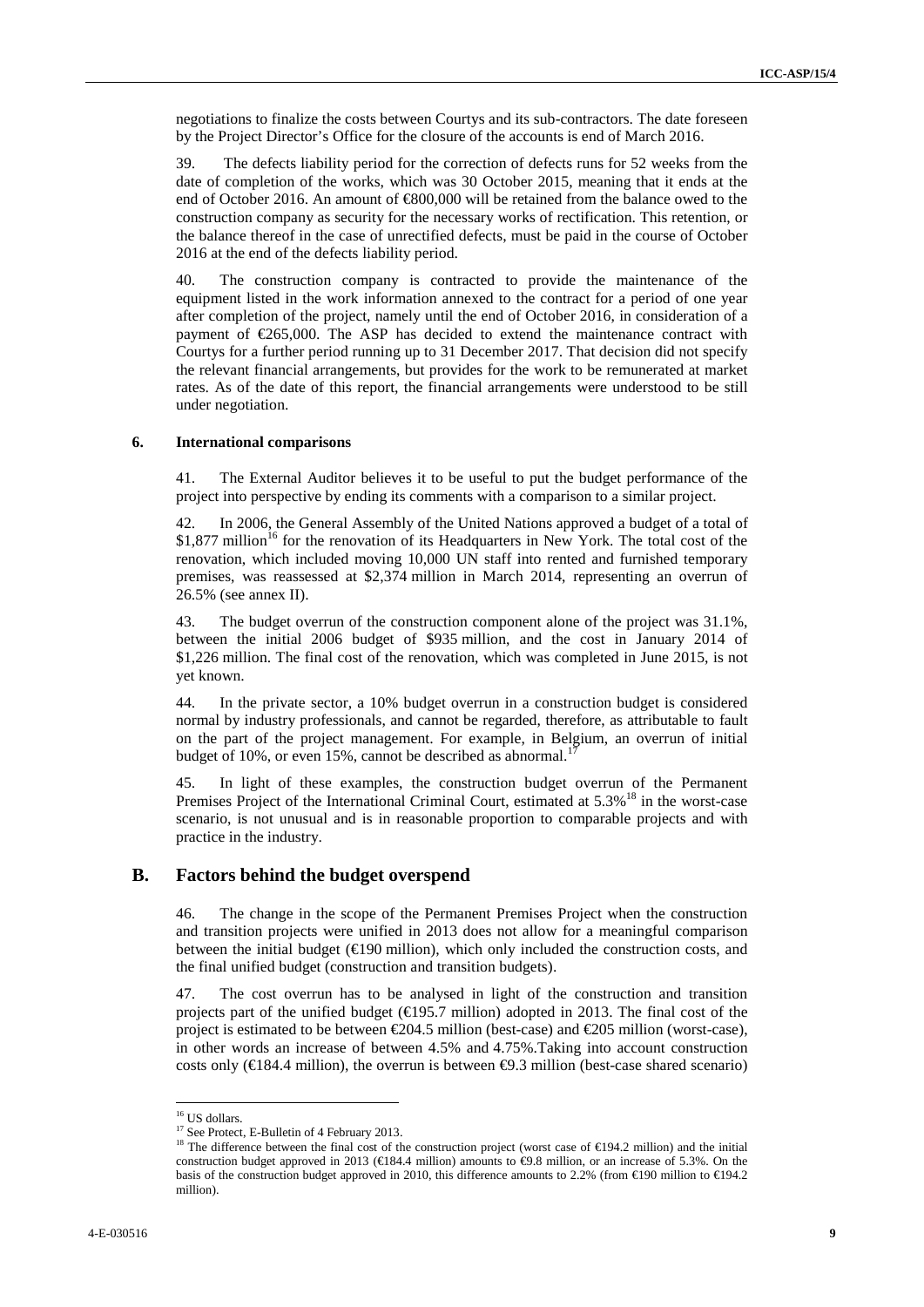and €9.8 million (worst-case shared scenario), in other words a maximum increase of 5.3%. By contrast, with regard to the transition project only, there has been no overspend since the project has achieved savings of  $\Theta$ .5 million. The cost overrun is therefore concentrated on the implementation of the construction project.

| Table 5. Discrepancy between the budget and the estimated cost as at 31 December 2015 (in million Euros) |  |
|----------------------------------------------------------------------------------------------------------|--|
|                                                                                                          |  |

| Construction cost                                             | Budget approved<br><b>ASP RESI</b> | <b>Budget</b><br>by ASP 13 and implementation implementation<br>Best case | <b>Budget</b><br>Worst case | <b>Budget</b><br>discrepancy<br>Best case | <b>Budget</b><br>discrepancy<br>worst case |
|---------------------------------------------------------------|------------------------------------|---------------------------------------------------------------------------|-----------------------------|-------------------------------------------|--------------------------------------------|
| Form of Agreement excluded AV                                 | 141.0                              | 140.8                                                                     | 140.8                       | $-0.2$                                    | $-0.2$                                     |
| AV                                                            | 6.0                                | 9.4                                                                       | 9.4                         | 3.4                                       | 3.4                                        |
| Construction others                                           | 0.7                                | 1.4                                                                       | 1.4                         | 0.7                                       | 0.7                                        |
| Risk (Compensation events)                                    | 12.0                               | 20.5                                                                      | 20.7                        | 8.4                                       | 8.7                                        |
| Permit and dues                                               | 2.5                                | 2.6                                                                       | 2.6                         | 0.0                                       | 0.0                                        |
| Design related                                                | 10.3                               | 10.4                                                                      | 10.4                        | 0.1                                       | 0.1                                        |
| Project management                                            | 7.5                                | 7.5                                                                       | 7.5                         | 0.0                                       | 0.0                                        |
| Other consultants                                             | 2.7                                | 2.1                                                                       | 2.1                         | $-0.5$                                    | $-0.5$                                     |
| Operational fees                                              | 0.03                               | 0.04                                                                      | 0.04                        | 0.0                                       | 0.0                                        |
| Other costs                                                   | 1.5                                | 1.5                                                                       | 1.5                         | $-0.0$                                    | $-0.0$                                     |
| Share part ICC NEC3 (profit and loss allocation arrangements) |                                    | $-2.4$                                                                    | $-2.2$                      | $-2.4$                                    | $-2.2$                                     |
| Subtotal construction                                         | 184.3                              | 193.7                                                                     | 194.2                       | 9.3                                       | 9.8                                        |
| Transition                                                    |                                    |                                                                           |                             |                                           |                                            |
| Construction costs transition                                 | 1.1                                | 3.2                                                                       | 3.2                         | 2.1                                       | 2.1                                        |
| Project management                                            | 1.5                                | 1.4                                                                       | 1.4                         | $-0.1$                                    | $-0.1$                                     |
| Other consultants                                             | 2.0                                | 1.4                                                                       | 1.4                         | $-0.5$                                    | $-0.5$                                     |
| Equipment                                                     | 6.8                                | 4.8                                                                       | 4.8                         | $-2.0$                                    | $-2.0$                                     |
| Subtotal transition                                           | 11.4                               | 10.8                                                                      | 10.8                        | $-0.5$                                    | $-0.5$                                     |
| Additional budget remains                                     | 8.3                                | $\overline{\phantom{a}}$                                                  |                             | $-8.3$                                    | $-8.3$                                     |
| <b>Total</b>                                                  | 204.0                              | 204.5                                                                     | 205.0                       | 0.5                                       | 1.0                                        |

Source: PDO/Brink (discrepancies calculated by the External Auditor)

48. The main causes of the construction project overspend is the "Risk (compensation events)" ( $+\mathfrak{B}A$  million) and "audio-visual" ( $+\mathfrak{B}A$  million) budget lines. Management of the technical factors for the overrun will be examined in this section. Two structural causes for the over-spend have also affected the cost overrun: the initial design of the budget and the project governance system.

#### **1. Design of the budget**

49. The resolution on the permanent premises adopted by the AEP at the time of its seventh plenary session on 14 December 2007 (ICC-ASP/6/Res.1) had estimated the budget necessary just for the construction of the permanent premises at €190 million, at 2014 prices.

50. On 1 March 2011, the Court estimated the other costs related to the property project, but not directly relating to the construction, at an amount of  $\epsilon 42.2$  million.

51. The interior finishing of the permanent premises and the other fittings and installations incorporated into the design ("3GV") estimated at  $E$ 2.1 million at the time of the ninth plenary session of the Assembly of States Parties on 21 December 2011, was incorporated into the construction costs and therefore into the budget of €190 million. At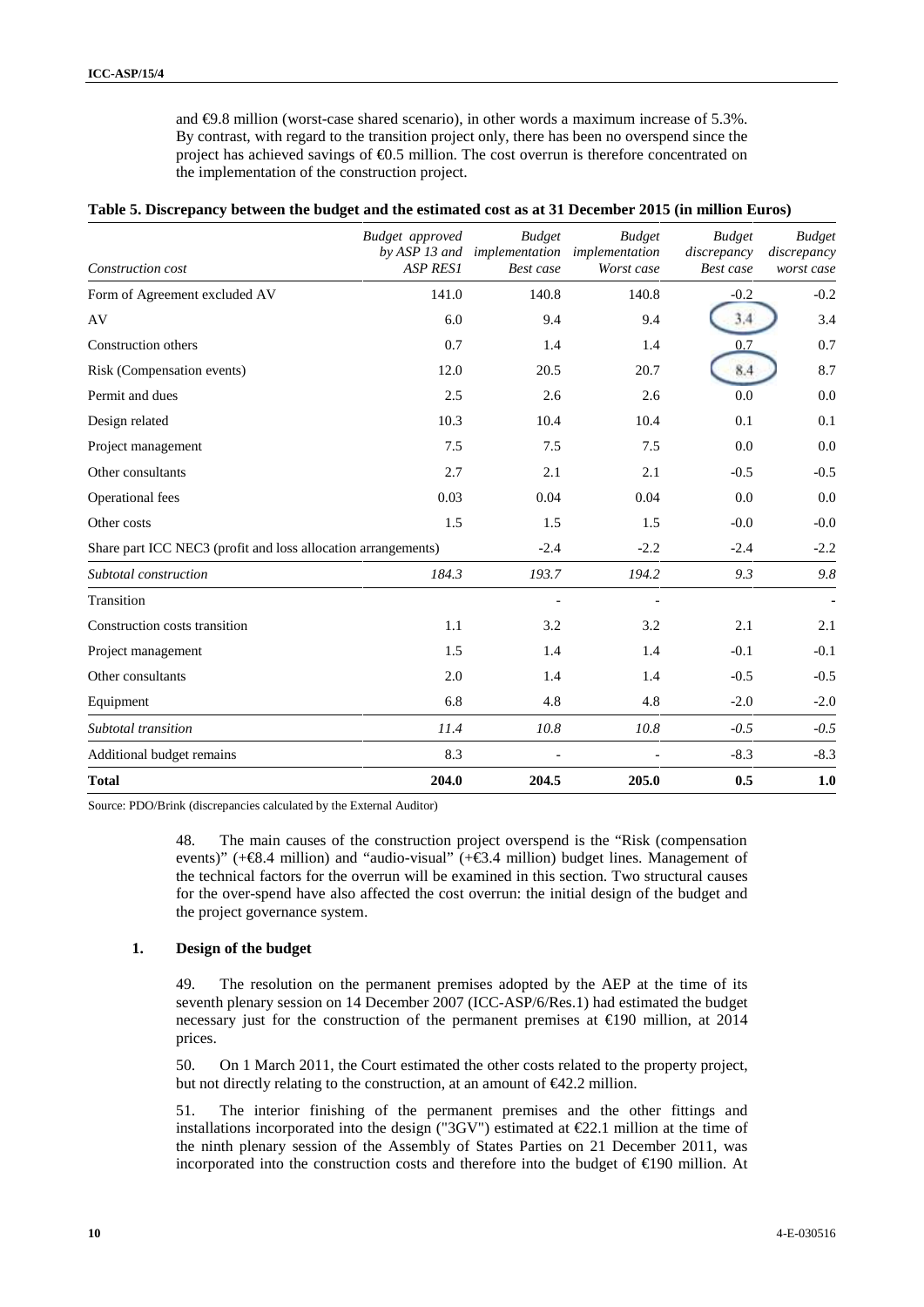the time of the same session, the ASP decided however to finance the movable items ("2GV") and other related expenses from the regular annual budget of the Court.

52. The invitation to tender phase of the construction project was completed in August 2012, with the selection of the Visser & Smit / Boele Van Eesteren (Courtys) consortium, for a maximum guaranteed price of  $\infty$  447 million including in particular the cost of the equipment incorporated for the users ("3GV items") and the cost of the audio-visual equipment. This price was  $\epsilon$ 6.3 million lower than the sum of  $\epsilon$ 153.3 million initially planned in the project budget of  $\in$  90 million.

53. This reduction in the price of the construction contract, combined with the fear of charging the regular budget of the ICC, led the ASP to revise its position on the financing of the transition budget.

54. The movable items and the other transition expenses (the "2GV"), reduced by the Project Director to  $\bigoplus$  1.3 million, were finally incorporated in 2013 into a unified budget for the Permanent Premises Project of enlarged scope, increased to €195.7 million. The difference of  $\epsilon$ 6.3 million between the sum of  $\epsilon$ 153.3 million initially planned in the budget for the construction contract and the maximum guaranteed price of €147 million in the contract actually signed, was reallocated, by the ASP, at the proposal of the Oversight Committee, for an amount of  $\Theta$ .7 million, to the extension of the capacity of the convertible hearing room and, for the balance, namely  $\epsilon$ 5.6 million, to the financing of the transition programme. The rest of the transition budget was supposed to be financed for €5.7 million out of the cash surpluses from the years 2012, 2013 and 2014.

55. The total for this merged budget dedicated to the construction project (including the reserve and fees) was therefore reduced from  $\in$ 190 million to  $\in$ 184.4 million, following an invitation to tender which was beneficial to the project owner. This reduction however resulted from a risky assessment given that the execution of the project had only just started. The Project Director should, out of prudence, have advised retention of the difference between the estimated price and the contract price obtained following the invitation to tender, in order to cover possible increases in the overall price during the course of performance of the contract.

56. Similarly, the amount of the contingency reserve which the Project Director had created in the budget should have been maintained at  $\bigoplus$  7.9 million, whereas when it was reduced by the ASP to  $\in$  2.7 million, namely 6.9% of the construction budget<sup>19</sup>, it was well below the ratio commonly practised in the industry. The amount of the contingency reserve is more significant at the start of the project, when the uncertainties are numerous, and diminishes towards the end of the project, since the number of uncertain items is decreasing further. This contingency reserve had, in accordance with normal professional practice in the industry, been estimated in 2010 at 15% of the estimated final cost of construction, i.e. €17.2 million out of a total estimated cost of €114.9 million in 2007 prices. This reserve for contingencies had been re-estimated in 2011 by the Project Director at  $\epsilon$ 17.9 million.

57. If this reserve had been maintained at that level, the financing of the cases for compensation other than those which resulted from program modifications would have been covered by the contingency reserve, but the transition programme should therefore have been financed on another basis.

Initially estimated at  $\in$ 190 million, the budget for the Permanent Premises Project was limited to the construction costs. Increased to  $\in$  95.7 million in 2013, the budget was widened to include the costs relating to the transition project. The consolidation of these two budgets was based on the savings made on the price of the construction programme following the invitation to tender. The design and management of the budget have revealed various weak points:

(a) A weak point in the initial design of the Permanent Premises Project, both in terms of the tardy decision to include the costs of the transition project within the budget for the Permanent Premises Project and in partially absorbing these costs in the existing

<sup>&</sup>lt;sup>19</sup> €12.7 million/€184.4 million = 6.9%.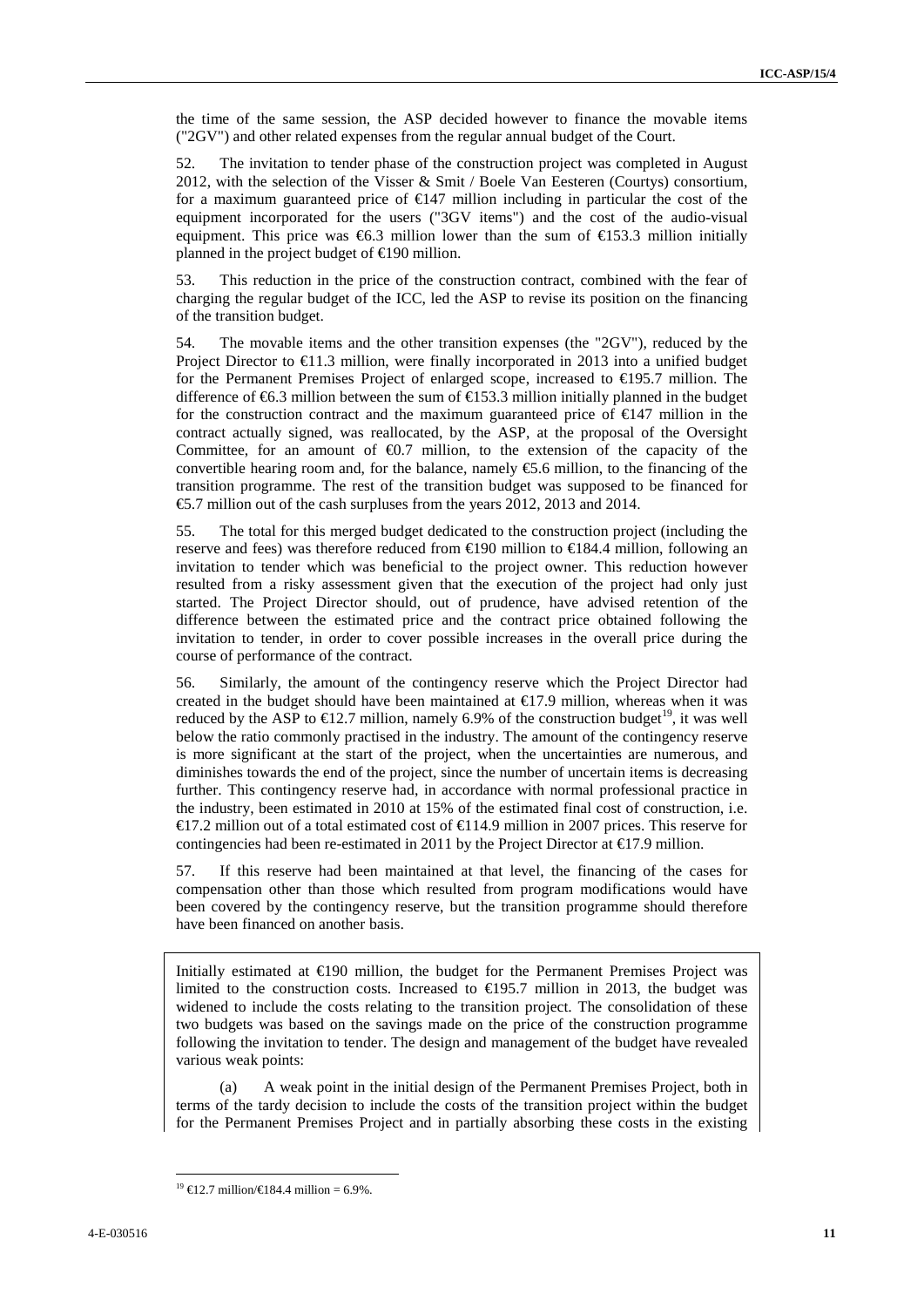financial envelope, through a reduction in the construction budget following the invitation to tender; and

(b) A failure of budgetary prudence, by reducing the contingency reserve to a very low prudential level which, with  $\epsilon$ 12.7 million, represented 6.9% of the cost of  $\arccos{100}^{20}$ , at a time when the construction works on the Permanent Premises Project had only just begun and by intending to reallocate savings following on the construction tender project to expenditure not included in the construction program. In the end, when the construction project revealed an increasing tendency towards a cost overrun as the construction neared completion – as is common in projects of this size – the contingency reserve, partly used to finance the transition project, was found to be insufficient to absorb the risks of the project once they had materialised.

#### **2. System of governance**

58. The ASP, in its decision dated 14 December 2007 (ICC-ASP/6/Res.1), had created three bodies for the management and supervision of the project for construction of the permanent premises - the *Oversight Committee,* tasked with the role of strategic supervision, the *Project Board,* intended to be a consultative and cooperative structure and the Project Director's Office (*PDO*), which assumed the role of ensuring that the permanent premises for the Court were constructed within the imposed deadlines, within the limits of the planned budget and in accordance with the prescribed specifications and quality standards. The Project Director's Office was run by a manager, responsible in the last resort for managing the entirety of the building project. The Project Board, of which the first meetings dealt essentially with issues of details, has not been maintained.

59. Since the Project Director's Office did not have adequate or sufficient human resources to monitor such an extensive and complex operation on a daily basis, it made use of a consultant, the Brink Groep firm, to assist it with the management of the construction project.

60. Brink Groep managed the progress of the works on a daily basis and resolved problems as and when they appeared. The *Project Manager* provided by the Brink Groep firm was the only person authorised by a provision in the NEC 3 contract to incur expenses from the contractor charged with the construction in the name of the CPI.

61. The ASP, in its decision of 21 November 2008 (ICC-ASP/7/Res.1, annex V) had however provided that "contracts or series of contracts with a total value of more than €500,000 or which require the transfer of the amount of 15% of the Contingency Fund envisaged in annex IV should be approved by the Oversight Committee". Once the contract was signed, this provision was however not always applied.

62. Since it failed to intervene upstream of the decisions, which would have been difficult to reconcile with the completion of the project in good time, the Oversight Committee should have exercised supervision of the execution of the project on the basis of clear and legible information. The Project Director's Office and Brink Groep held weekly meetings during which the decisions relating to the operational management of the construction project were made. No minutes were prepared and the details of the discussions and reasons for the decision made were not available. The External Auditor had previously noted that the "4projects" database had not been adequately completed with the meeting minutes. No details process for the feedback of information had been formalised between the Brink firm, the Project Director's Office and the Oversight Committee.

63. The Project Director's Office informed the Oversight Committee via a monthly situation report (*progress report*). Since there was no technical specification setting out with precision which essential information should be fed back to the Oversight Committee and in what form, the Project Director presented reports prepared by the project manager.

64. The processes for restitution of the information changed during the course of the project, without being adequately justified or documented. Hence, the definitions of the terms presented in the reports changed on several occasions, generating confusion in the

<sup>&</sup>lt;sup>20</sup> **€12.7** million / **€184.4** million = 6.9%.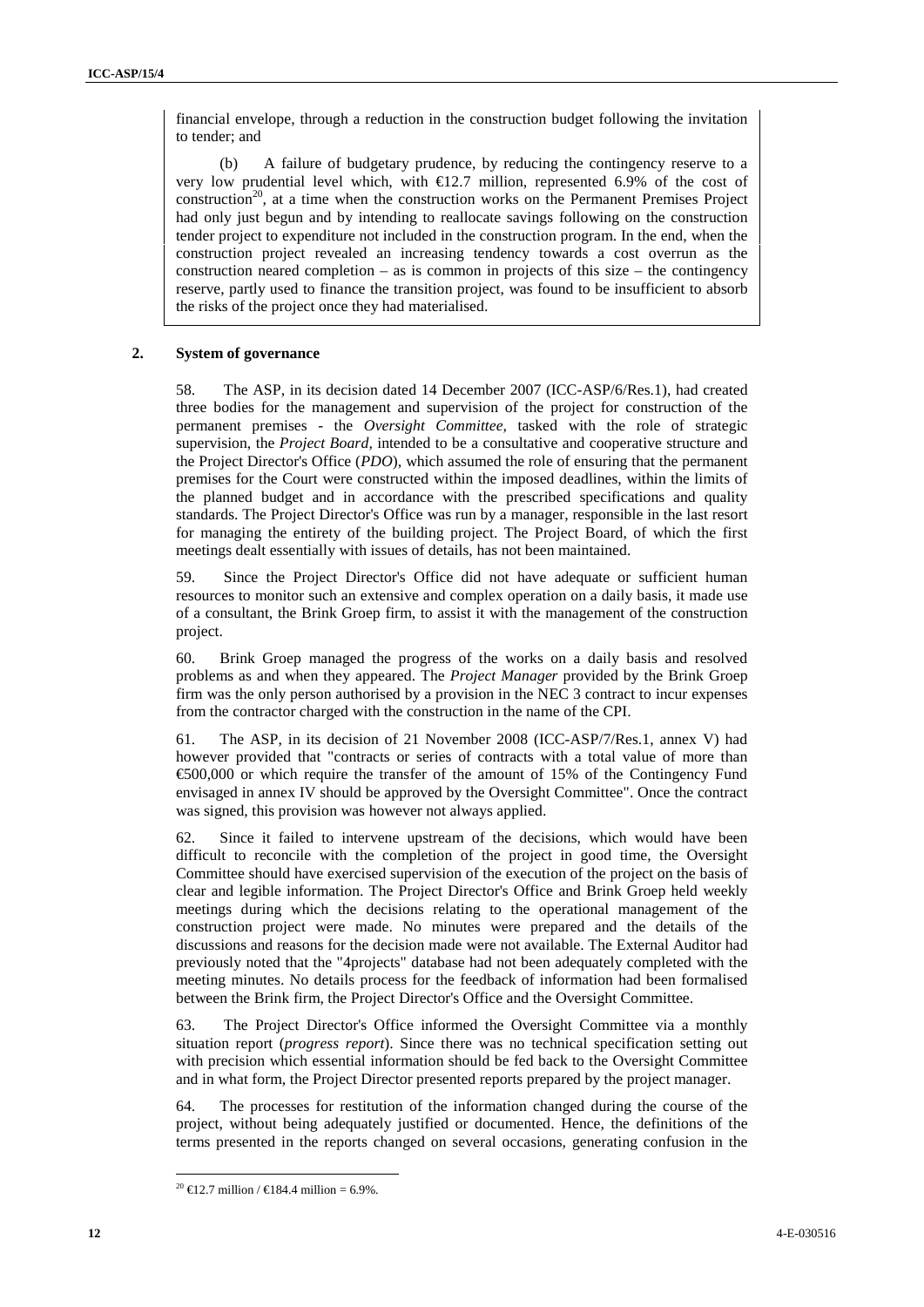interpretation of financial information and difficulties in supervision. The financial supervision of the project did not initially set out, beyond the initial budget and the consumption of the budget, the monthly changes in the main expenditure headings. Furthermore, the final cost to completion, particularly sensitive information for the monitoring of this type of project, had not been presented to the Oversight Committee before July 2014, the date on which its chairman alerted it to the necessity for tools allowing for anticipation of changes in the cost at the margin, which the reports presented to the Committee did not provide.

65. In the spring of 2014, a dispute about a one-off modification to the programme,<sup>21</sup>which had been presented after the fact to the Oversight Committee, accentuated the latter's mistrust of the Project Director's Office. The external auditor had then recommended, without questioning the responsibility delegated to the project manager for the commitment of funds, reinforcement of the a posteriori information provided to the Oversight Committee on the details of the use of this budgetary envelope, effectively limiting recourse to the contingency reserve for the financing of minor technical adaptations. It also recommended planning if necessary for the constitution, at an appropriate level, of a specific additional reserve with a view to the financing of any substantial modifications to the functional program for which the approval and financing should, in that case, be formally submitted for the prior approval of the Oversight Committee.

66. The Oversight Committee and the project manager agreed on a new procedure for the management of the contingency reserve in June 2014. In application of that procedure, the project manager signalled all expenses which he proposed to charge to that budgetary reserve and the Oversight Committee authorised the expenses relating to promotion of the visibility of the State Parties (*representational features*), to investment expenditure which reduced maintenance costs (*total cost of ownership investment*) and those of more than €150k. The Oversight Committee could reject expenditure, having regard to strategic and political considerations. No substantial modification to the construction programme was authorised; only adjustments which were normal in such a project were authorised.

The system for governance of the project put in place suffered from the absence of a relevant mechanism for the feedback of information between the Brink firm, the Project Director's Office and the Oversight Committee. Although there was no intention, in the opinion of the External Auditor, to confuse on the part of the Project Director's Office, this context fed the growing mistrust of the Oversight Committee vis-à-vis the Director.

Up until June 2014, the decisional autonomy which the Project Director's Office had, together with the project manager, did not allow for the involvement in the project of the Oversight Committee, which limited the possibilities for raising the alert about any malfunctions. The monitoring and reporting tools were not suitable to enable the members of the Oversight Committee to carry out effective supervision.

The implementation in June 2014 of the procedure for prior validation, in order to limit the use of the contingency reserve, was a conceivable practice. The External Auditor estimates that it would have been even more efficient to put in place a procedure for prior approval of expenses based not only on a financial threshold but also on their nature -expenses intended to deal with identified events of which the occurrence was not foreseeable should have been decided by the project manager, with no prior verification, within the budgetary limit of the contingency reserve. Expenses intended to deal with an unidentified event, such as a program modification, should have been decided on by the Oversight Committee, by delegation from the ASP and not financed by recourse to the contingency reserve.

In the end, the governance was complicated by a lack of clarity about the items requiring, as a result of their nature, a specific decision by the Oversight Committee.

 $21$  See details below in Chapter 2.5.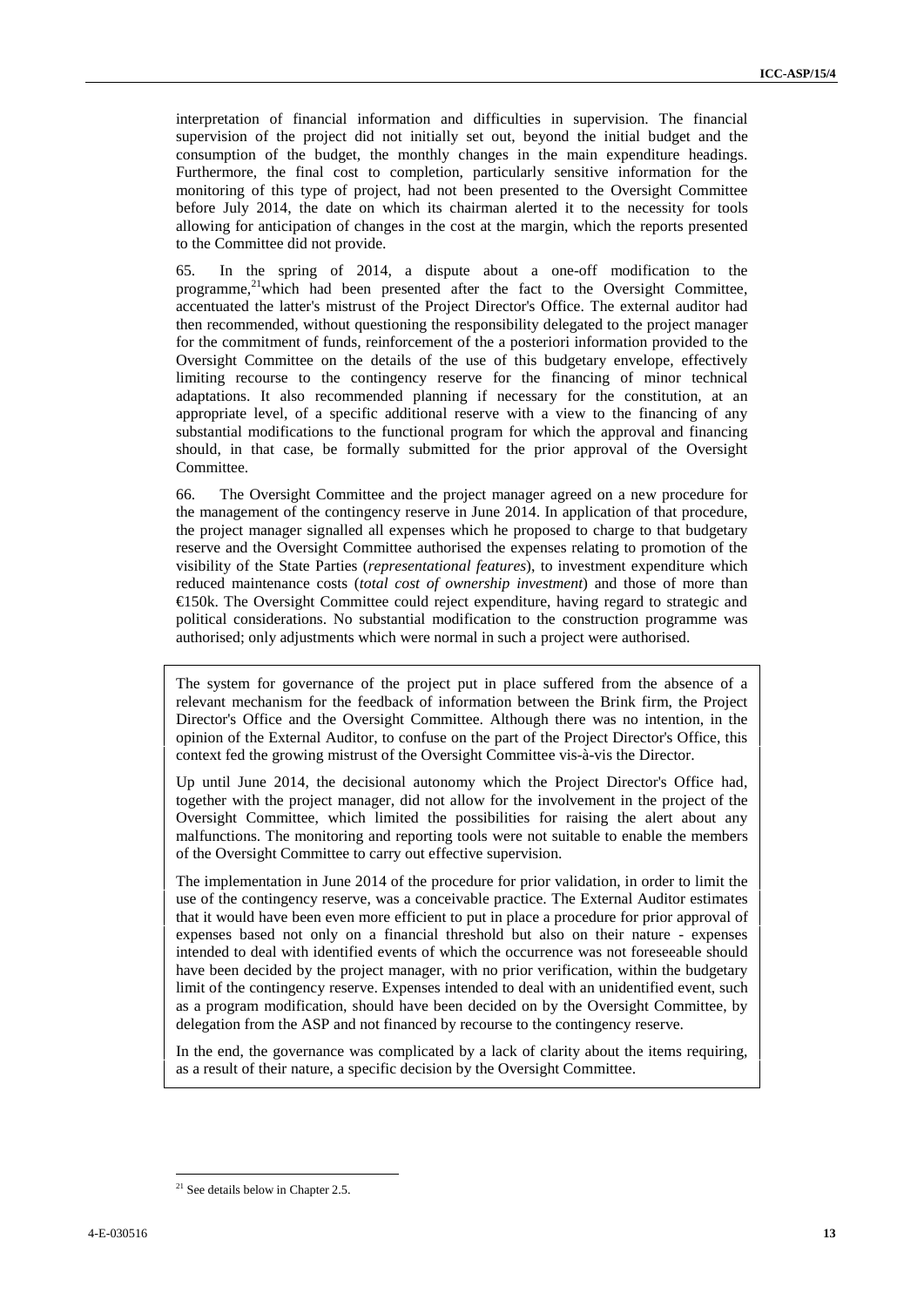#### **3. The conception of the reserve**

67. When the budget was drafted, the Project Director established a contingency reserve in order to protect the ICC from unforeseen incidents which might compromise compliance with the overall cost of a project of this size. The contingency reserve was intended to be managed on the basis of a dedicated project line, entitled "risk reserve" then "project reserve" ( $\in$ 12.7 million<sup>22</sup>) to which all expenditure not planned for in the contract between the Court and its constructor was to be allocated.

68. This reserve suffered from two design faults - on the one hand, it included expenses which were not qualified as risks, and on the other hand, it was going to be used to cover risks of a kind other than those normally covered by a contingency reserve.

69. The initial contingency reserve ( $\epsilon$ 12.7 million) included budgets allocated ( $\epsilon$ 5.5 million) for events such as archaeological costs, the cost of connecting to the gas network etc. Since these elements were known at the start of the project, they could not be considered to be unforeseen events. The fact that they were allocated to the "contingency reserve" line reflected a desire to manage them in-house rather than delegating management to Courtys. Once these allocated budgets were subtracted, the true total of the contingency reserve therefore stood at  $\epsilon 7.2$  million (3.9% of the construction budget).

70. Moreover, the design of the reserve turned out to be rather restrictive. In principle, a building project includes a risk reserve comprising two distinct components, a contingency reserve on the one hand and a management reserve on the other.

71. The contingency reserve is the budgetary reserve which is used to manage risks that are identified but not quantified (referred to as "known unknowns"). This contingency reserve was supposed to be controlled by the project manager; he was supposed to have full authority to utilise it any time that an identified risk occurred.

72. The reactivity with which this contingency reserve could be used was an essential element for the control of identified but unquantified risks since these were supposed to be corrected on their occurrence in order not to compromise the continuation of the project. Indeed, if these identified but unquantifiable risks were not managed rapidly after their occurrence, they would have been liable to give rise to excess costs (or additional delays) for which the amounts could have been greater than the charges to the contingency reserve.

73. The management reserve is the cost reserve which is used to manage non-identified risks (referred to as unknown unknowns). The management reserve does not constitute an estimated reserve; it is a random amount which must be defined consistently, based on the experience of the organisation in the management of similar projects.

74. The program modifications which occur during the course of the project are by definition unidentified, unknown risks. If these risks have been identified, the elements of the programme in question would have been integrated into the initial program and the corresponding costs would have been included in the initial budget for the construction project.

75. The project manager had made the implicit decision not to constitute a management reserve even though the Court had no experience in the management of building projects. Since the maximum amount of the loan granted by the host State was  $\epsilon$ 200 million and the authorised budget for the construction programme was  $\in$ 190 million, it was possible to believe that a virtual management reserve of an amount of €10 million existed. Additional budgetary authorisations could be decided on for a maximum amount of  $\epsilon 0$  million in the event of the occurrence of unidentified risks. But it was never planned for this loan to be used for the financing of a program modification.

76. The Oversight Committee called on to decide on a programme modification could only authorise it after having found an adequate source of financing - without a budget increase or the search for an offsetting saving, difficult at the end of a project, or the use of the contingency reserve, even though that was not its intended purpose.

<sup>&</sup>lt;sup>22</sup> The reserve for risks stood at  $\text{E}12.7$  million in 2012 which was when the work began.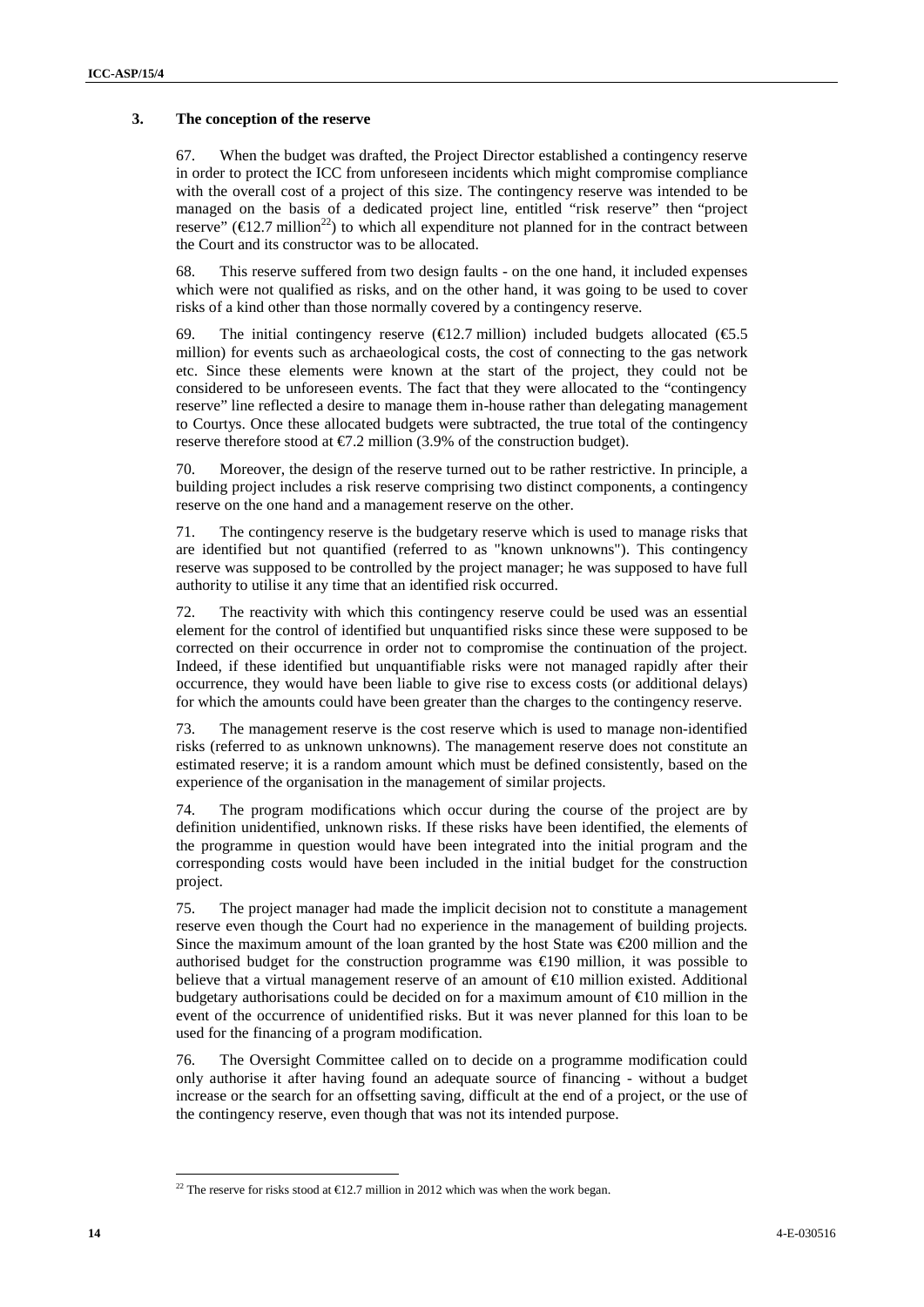77. Several compensation issues which resulted from significant program modifications were not going to give rise to a budget increase when they were decided on. The same was true particularly for the revision of the occupancy plan for the premises in order to respond to the planned increase in the headcount of the Prosecutor's Office, or for the A/V equipment, with recent and sophisticated equipment, which met technical specifications, but which were much more demanding than those set out initially<sup>23</sup>

78. These program modifications should have been either refused, for budgetary reasons, despite the opportunities presented, or accepted but with budget modification decisions prior to their implementation, since there was no management reserve. In this case, they were accepted without being budgeted since the contingency reserve was not intended to finance them.

A misconception was made with regard to the Contingency Fund, since the actual amount available to deal with risks and unforeseen contingencies ( $\epsilon$ 7.2 million) did not correspond to the amount shown in the budget  $(\text{E}12.7 \text{ million})$ . Furthermore, it was used to deal with unidentified risks resulting from program modifications, despite its initial intended use.

#### **4. The financial management of the compensation events**

79. On each occurrence of a problem related to the construction works, the project manager and the constructor determined the cost of the additional incident. This approach was provided for in the NEC 3 contract. All the uncertainties associated with the construction project were allocated to the contingency reserve line and managed in accordance with the protocol for managing compensation events provided for in the NEC 3 contract.

#### *(a) The NEC 3 contract*

80. Following an invitation to tender issued in late 2011, the Dutch consortium Courtys was awarded the contract to build the Court's permanent premises based on a proposal by the Project Director. The company signed a NEC3 type contract with the Court on 1 October 2012.

81. Conventional construction contracts raise legal issues, which NEC3 (New Engineering Contract) type contracts help to avoid. An important feature of this type of contract, compared to conventional contracts, is the procedure for managing compensation events (CE).

82. Compensation events (CE) are events which are likely to result in additional costs or delays (modification, omission or inconsistency involving the construction programme) which do not arise from the constructor's fault. The contractual definition of a CE is set out in clauses 61 to 65 of the NEC 3 2005 model contract, to which the contract signed by the ICC and Courtys refers. Compensation events are negative events which do not arise from the Contractor's fault. They entitle the Contractor to be compensated for any effect the event has on the Prices and the Completion Date. The compensation often takes the form of an additional payment and also an extension to the time-scale for the completion of the work.

#### *(b) Categories of compensation events*

83. Compensation events required the PDO/project manager and the constructor (Courtys) to arbitrate on uncertainties involving the construction project during the entire completion phase to establish whether the Court had to compensate the constructor. The procedure aimed to avoid any dispute between the two parties at the end of the contract.

84. At the Oversight Committee meeting of 18 June 2014, the Project Director's Office (PDO), at the Committee's request, presented, for discussion and approval, a draft

 $23$  See below, Chapter 2.5 on the nature of the compensation events.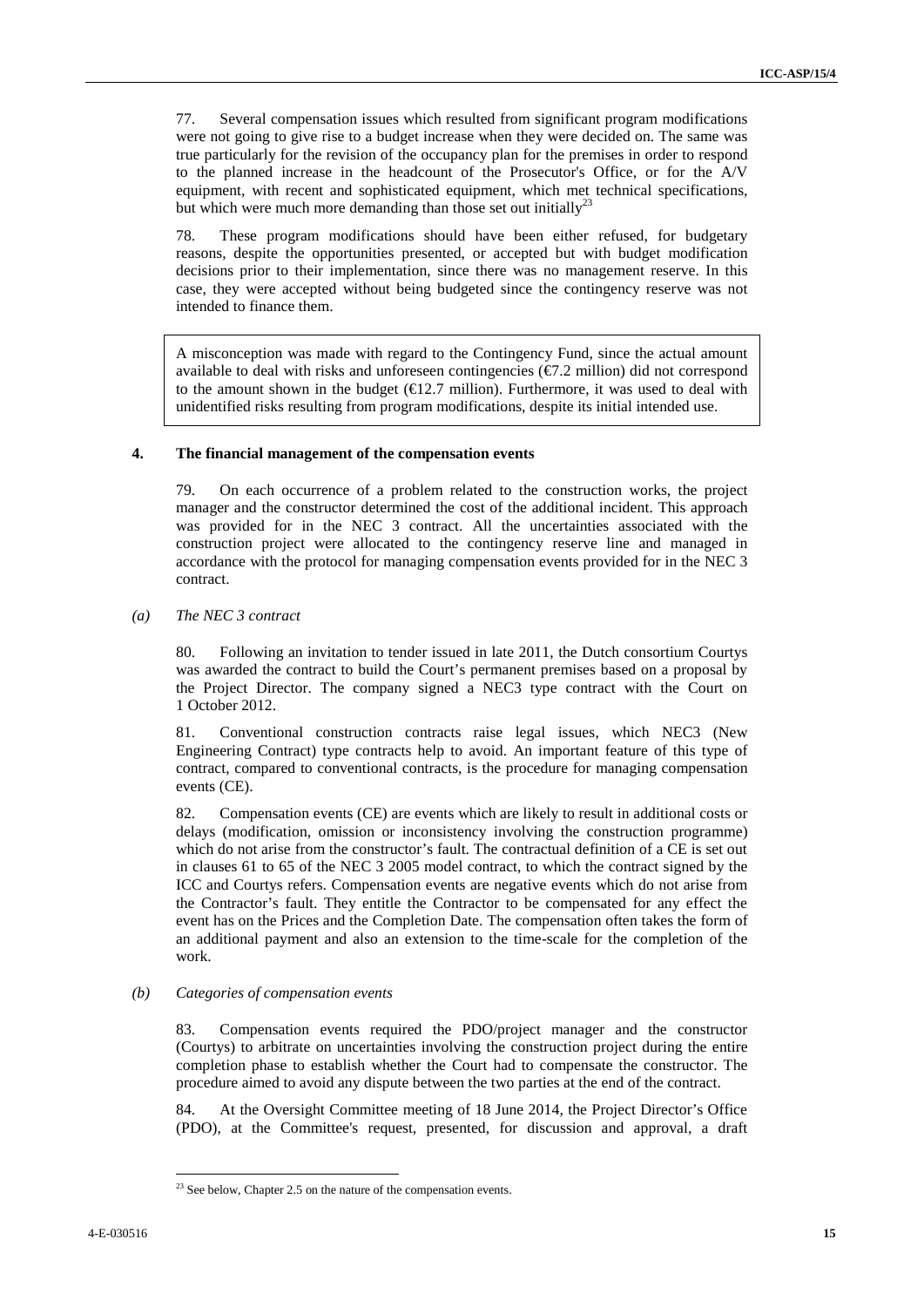Procedure for the Management of the Project Reserve, with a classification of compensation events for easier follow-up by the Committee with the following categories:

(a) Total Cost of Ownership Investment: this category involved additional expenditures not planned for in the initial contract whose investment was justified by a future benefit for the ICC (e.g. investment in a LED lighting system costing  $\epsilon$ 1.2 million which would generate savings in terms of energy use and be amortized in seven years);

(b) Changes by user: these are changes to the programme to meet user requests;

(c) Work information inconsistencies: this item involved amendments to inconsistencies in the initial construction design. Different versions of the construction project drawings might include different information for the same point (e.g. a wooden door in one drawing and an aluminium door in another) and Courtys would choose the solution which it considered to be the least expensive; if the PDO/Project Manager decided to choose a different solution it would bear the additional cost which was allocated to the CE;

(d) Work information omissions: This item involved corrections to omissions in the initial construction design. (e.g.: no doors in the drawings. Correcting this omission generated an additional cost borne by the project budget and allocated to CE); and

(e) Legislation-driven changes: this involved new safety standards and other obligations imposed by government authorities which came into force during the construction phase (e.g. 2<sup>nd</sup> entrance requested by the Ministry of Justice).

#### *(c) Compensation event handling procedure*

85. When an uncertainty occurred which required unforeseen work and which therefore generated additional costs, the process for handling the CE included the following stages to determine whether the event would result in a compensation event, involving a charge against the project budget.

(a) If the compensation event was notified by the project manager (Brink Groep), the contractor (Courtys) could directly record a compensation event or order an update of the information for the project. The contract was supposed to update the information for the project and to supply another cost estimate within the following three weeks. The project manager was supposed to respond to it within a deadline of two weeks. The contract was then supposed to send the final cost estimate to the project manager for approval; and

If the compensation event was notified by the contractor, it was supposed to inform the project manager within two weeks. The latter was supposed to check the validity thereof and to notify the contractor of its decision in order that it could prepare a cost estimate. In the event that the compensation event was invalid, the project manager could refuse the request from the contractor.

86. Under the NEC3 contract, the reason for the compensation event which could result in a compensation claim was clearly specified: all incidents likely to lead to a change in situation in the contract, if they were not failures on the part of the constructor, could be considered to be compensation events. This allowed a relationship of cooperation to be established between those involved in the construction project.

87. Thus, throughout the construction phase, all the changes outside the initial contractual framework were managed were managed as follows:

- (a) Courtys/Project Manager identify a CE;
- (b) The project manager decides to approve or reject it; and

(c) If the CE is approved, the Project Director will negotiate the cost within the financial envelope.

88. As at 29 October 2015, out of a total 348 compensation claims, 261 had been approved by the Project Manager and the construction company, 54 had been rejected and 33 were awaiting resolution.

89. All uncertainties in the construction project were allocated to the "Project reserve" budget line and managed in accordance with the established protocol for compensation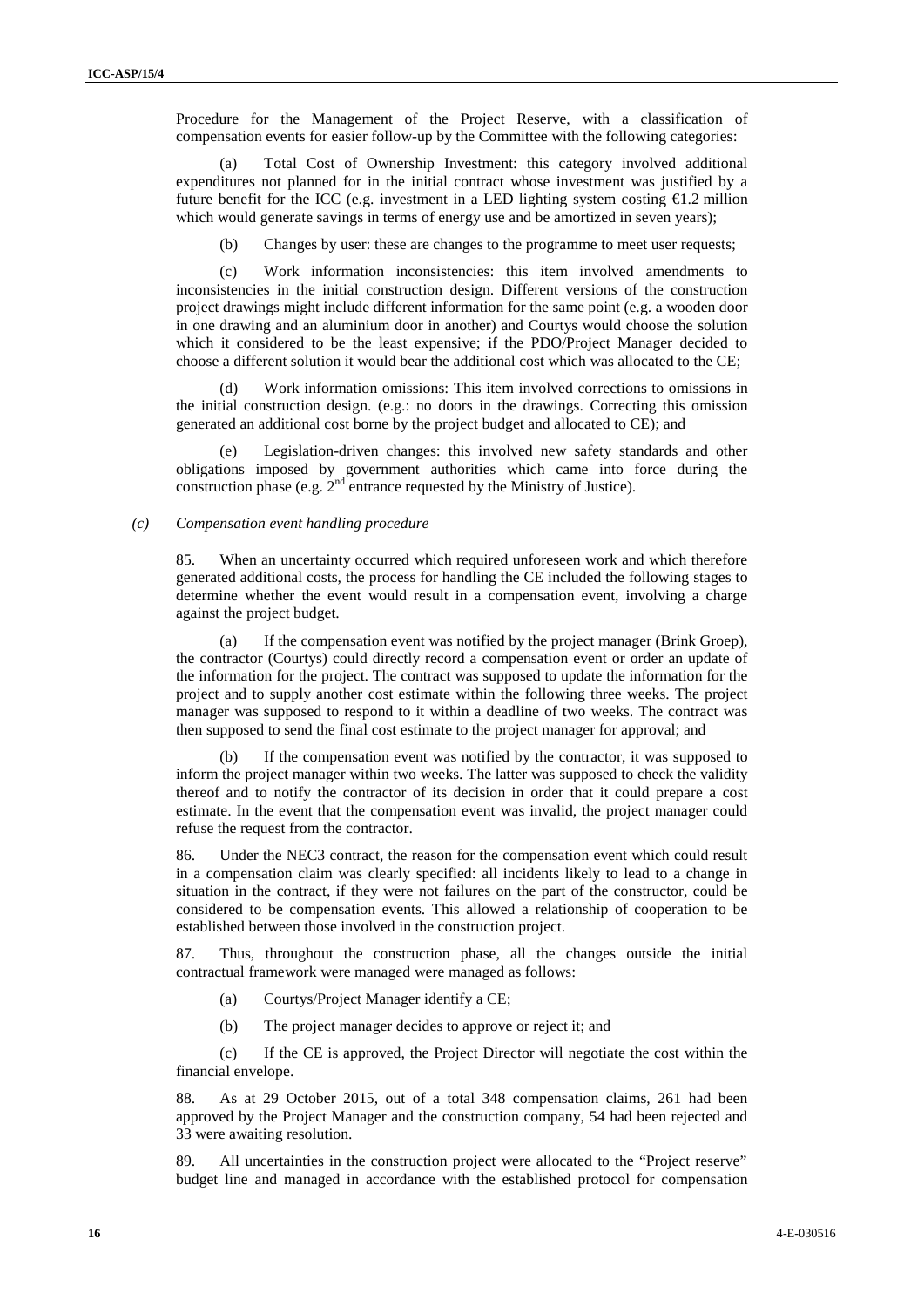events (CE) provided for in the NEC 3 contract. Changes to the contingency reserve were implicitly linked with acceptance of CEs.

*(d) Changes in the use of the contingency reserve*

90. The graph below shows changes to compensation events (worst-case) together with their allocation to the contingency reserve budget:

**Graph 2. Changes in compensation events (in million Euros)**



Source: Graph produced by the External Auditor based on monitoring reports from May 2014 to December 2015

91. The fall in June 2015 is primarily due to the withdrawal of the audio-visual budget from the construction contract with Courtys, amounting to  $\Theta$  million.

92. In June 2014, an analysis of the costs highlighted compensation events (CE) estimated at  $\in \mathbb{I}4.1$  million (worst-case) including risk expenditure totalling  $\in \mathbb{S}6$  million and €5.5 million of expenses from the allocated budget. The 12.7 million contingency reserve was no longer sufficient to outsource the forecast budget overrun.

93. The July 2014 situation report showed for the first time that the cost to completion of the construction was estimated at between  $\in$ 182 million (best-case) and  $\in$ 187 million (worst-case). The amount of the CEs in the worst-case amounted to  $\epsilon$ 17 million (or an increase of €2.9 million over one month). The construction project would end up with an overrun of €2.66 million. The Oversight Committee was concerned by this scenario and, at the time of its eighth meeting on 21 August 2014, it asked the project manager to prepare an action plan to deal with this eventuality. At that time, the project manager did not call into question, before the Oversight Committee, the possibility of complying with the budget of €195.7 million. He considered that it would be possible to remain at the best-case level, in which the cost under-run was estimated at  $\bigoplus$  million. An expert on the Oversight Committee had recommended, on the basis of his experience, a budget increase of  $\epsilon$ million in order to meet additional unforeseeable costs.

94. At the time of the ninth meeting of the Oversight Committee, in September 2014, the project manager proposed an increase in the budget of  $\epsilon 4.3$  million, in order to raise it to  $\epsilon$ 200 million. This decision was approved by the ASP at the time of its session on 17 December 2014 (ASP/13/Res. 2). The Oversight Committee therefore had a delegation of powers from the Assembly to decide on any increase of the budget allocated to the project, up to a maximum of €4.3 million.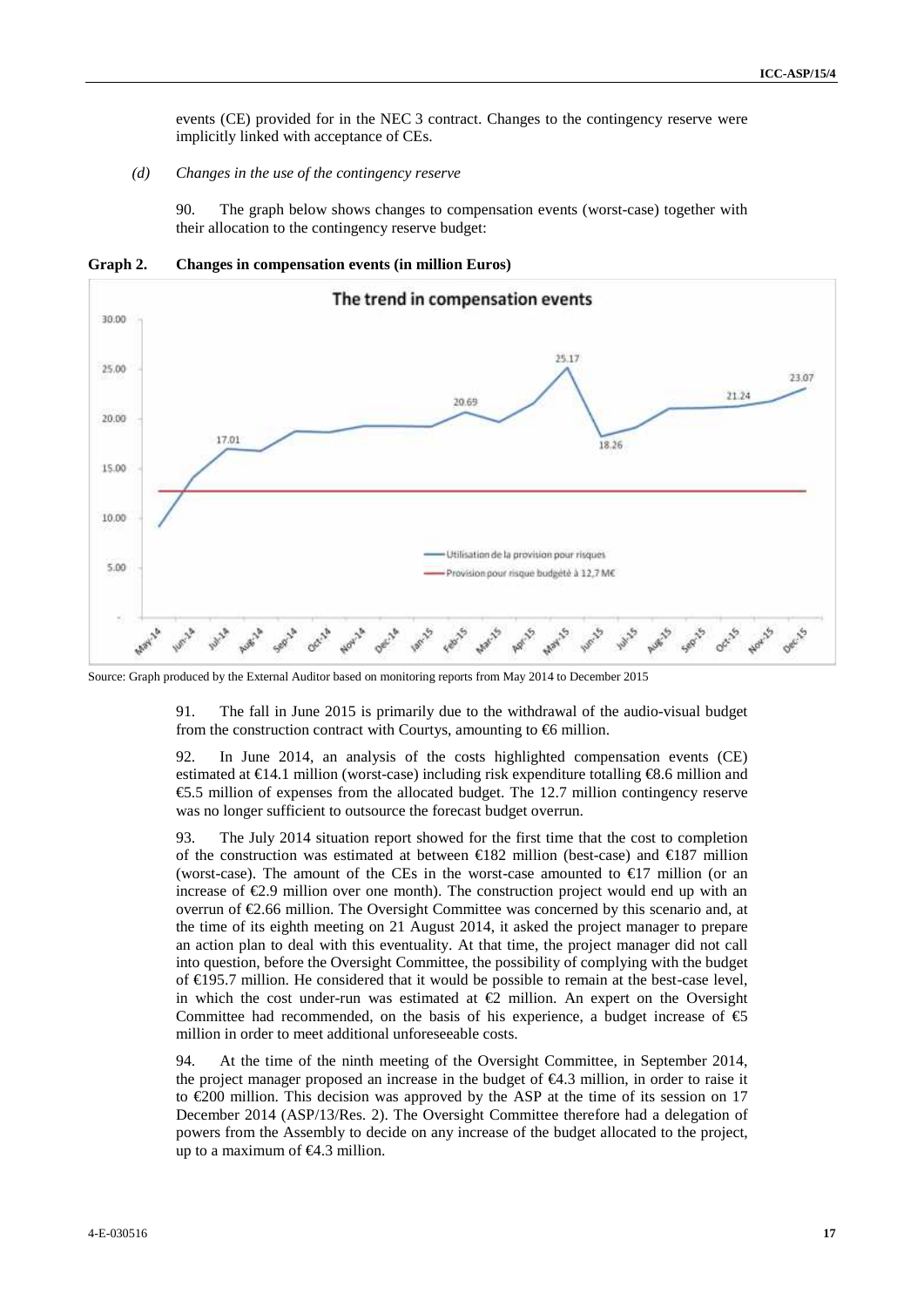95. However, the worst-case scenario had not ceased to evolve. The amount of the compensation events increased from  $\text{\textsterling}17$  million in July 2014 to  $\text{\textsterling}19$  million in November 2014. This increase should have been taken into account for updating the calculation of the additional requirement estimated at  $\epsilon 4.3$  million. The new authorised budget of  $\epsilon 200$ million was quickly shown to be insufficient.

96. Despite the budget increase of €4.3 million approved in December 2014, the contingency reserve was entirely used up with effect from February 2015. The main variants appeared during March 2015 in relation to the appearance of several issues (audio visual for  $\bigoplus$ .7 million, floor plans for  $\bigoplus$ .8 million and entrances to the pavilions for  $\bigoplus$ . million). But this budget overrun could have been anticipated and presented by the project manager to the Oversight Committee with effect from the summer of 2014, taking into account the gradual overruns on compensation events appearing in the progress reports.

In June 2014, the worst-case scenario showed a budget overrun for the contingency reserve. This alert signal was dealt with by an increase in the budget, evaluated in September 2014 at €4.3 million, and authorised during the session of the ASP in December 2014.

But in the same period, the progress reports showed a gradual overrun of the compensation events (CE) from July to November 2014, in such a way that the additional budget approved in December 2014 was shown to be insufficient with effect from March 2015. The variances in the CEs were very sharply upwards. Taking them into consideration would have allowed for anticipation of the budget overrun, but the lack of clarity in the reports did not facilitate the reading thereof by the Oversight Committee.

The Project Director's Office demonstrated an excess of operational optimism, assuring the Oversight Committee at the end of 2014 of the adequacy of the newly-approved budget of €200 million, without taking account of the changes in the worst-case scenario, which presaged a new overrun in 2015.

#### **5. The nature of the compensation events**

As at 31 December 2015, compensation events (CE) approved stood at  $\epsilon$ 23.1 million in gross value (with  $\epsilon 2.8$  million paid for by the host State,  $\epsilon 0.6$  paid by the constructor's penalty and €0.7 paid by the Court's annual budget to be deducted from the project budget) and were broken down as follows:

|                                     | Total |
|-------------------------------------|-------|
| MER's and SER's Plug&Play           | 2.5   |
| Entrance pavilion                   | 2.2   |
| Floor Plan                          | 1.4   |
| Permit                              | 1.3   |
| Change to LED                       | 1.2   |
| Inconsistencies on resistance class | 1.1   |
| Pollution                           |       |
| Precast engineering more complex    |       |
| $DV&O$ route in scope               | 0.7   |
| Inconsistencies internal doors      | 0.7   |
| Penalties from consultants          | 0.6   |
| Paging demand fire brigade PZI      | 0.6   |
| Court yards                         | 0.5   |
| Enlargement Sport Gym 400.05        | 0.2   |

**Table 6. Breakdown of compensation events (in million Euros)**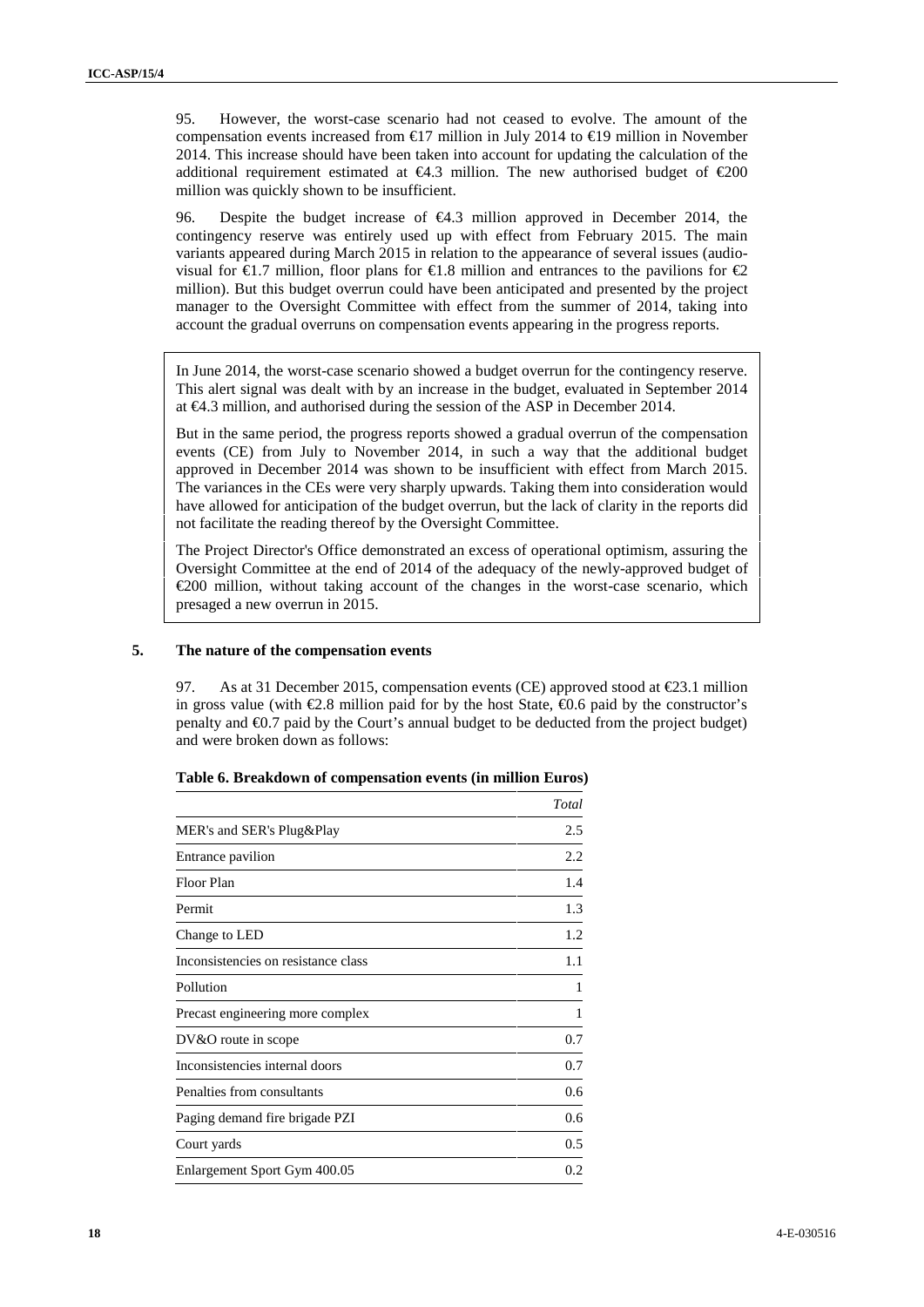| Others                   | 7.9   |
|--------------------------|-------|
|                          |       |
| Subtotal                 | 15.2  |
| Provisions bomb blast GF | 0.2   |
|                          | Total |

Source: PDO and Brink Groep

98. Compensation events (CE) include costs which are by nature very different and which may be broken down into two groups covering the five categories which had been established by the Project Director and the Oversight Committee in June  $2014^{24}$ :

(a) Mandatory modifications, in other words adaptations which are indispensable as a result of initial project design faults (such as omissions and inconsistencies involving the drawings of the premises) and external events imposed on the Court's project (such as security measures requested by the host State); and

Program modifications resulting from an opportunity decision (such as changes requested by users or additional investments justified by a future benefit), as a result of internal decisions taken by the Project Director's Office, the Oversight Committee or the Court.

99. The classification used in the working documents of the project manager for the monitoring of the compensation events shows additional categories by reference to the classification initially used during the presentations made to the Oversight Committee by the PDO. It incorporates other categories, such as "other", "provisional sum", or "IT". Our work enables us to observe that certain classifications did not always reflect the nature of the compensation events, which made it difficult to analyse the charges to the contingency reserve.

100. The monitoring of all CEs is centralised by the Project Manager (Brink) in accordance with the provisions of the NEC3 contract, without taking into account the financing sources.

101. Furthermore, it should be noted that the "budget costs" summary in the *Progress report* dated 31 December 2015 contains a few one-off presentation anomalies which lead to an incorrect reading of the budget:

(a) The "risks" budget line incorporates a subsidy from the Dutch State for  $\epsilon 2.8$ million, intended to finance in particular the depollution system and the building permits. This recording of these subsidy in the budget for the reserve gives rise to a partial offset of the expenses which are not taken into account in the budget by the Dutch State, for an amount of  $\in$ 1.5 million. This subsidy should have neutralised, for an amount of  $\in$ 1.5 million, the "permit and dues" line relating to the building permit expenses borne by the Dutch State; and

(b) The "risks" budget line incorporates IT expenses which should have been financed by the transition budget for  $E.8$  million. This amount should therefore have been excluded from the construction budget and reclassified on the budget lines for the transition for an amount of  $E$ .8 million.

102. Mandatory modifications included the following elements:

(a) Additional security enhancements required by the Dutch government (NCTV) incurred additional expenditure of  $\epsilon$ 2.4 million to secure the entrance pavilion and for the use of bomb blast resistant materials; together with  $\epsilon$ 0.7 million associated with creating an additional secure route for accused and detained persons and protected witnesses;

The discovery of oil pollution in groundwater due to abandoned oil tanks on the site. The Dutch host State agreed to meet all the costs incurred as a result of cleaning up

<sup>&</sup>lt;sup>24</sup> See above, paragraph 85.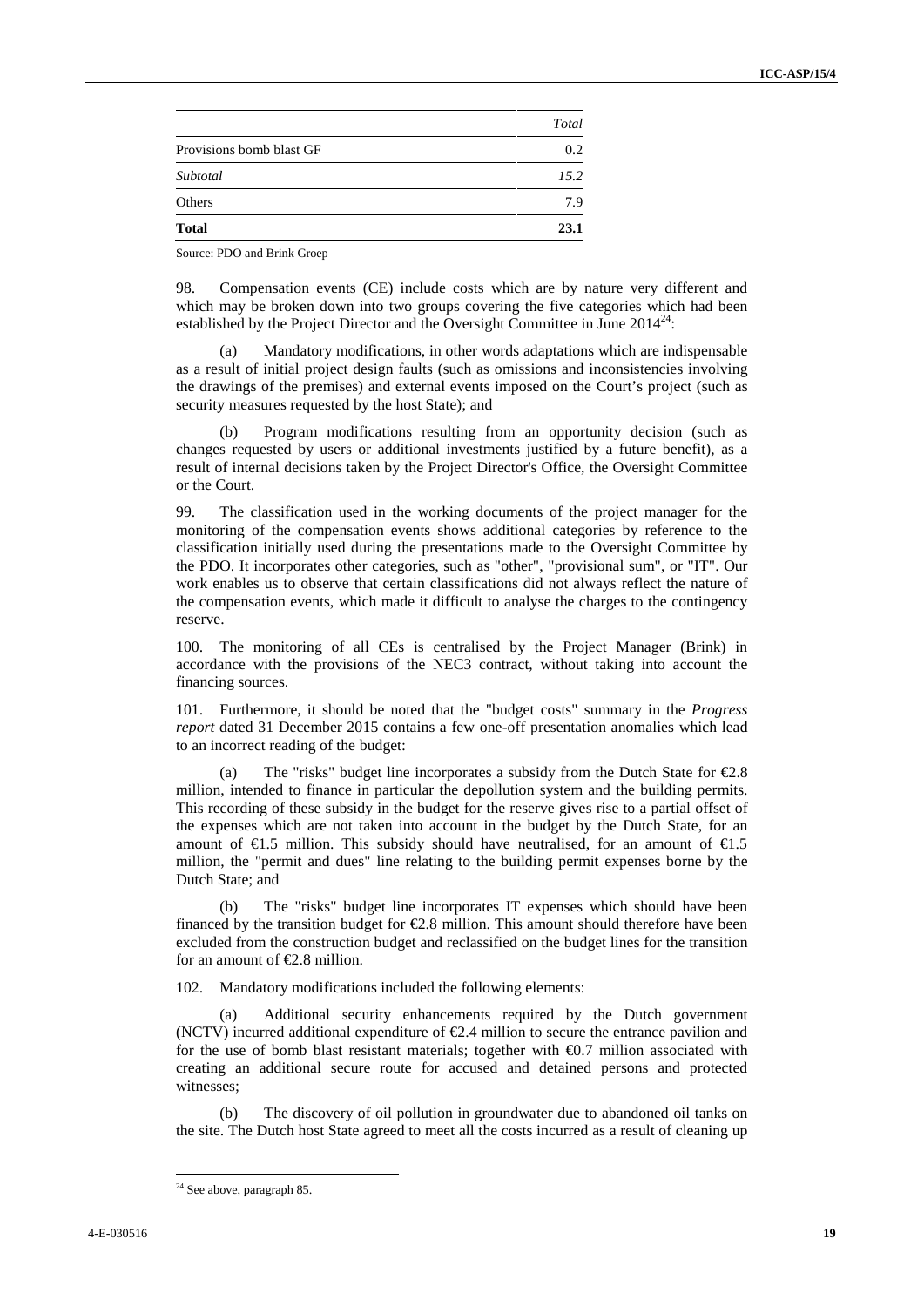the pollution for €1 million as well as the costs associated with knocking down the surrounding wall. This cost should therefore be assimilated with subsidy from the Dutch Ministry of Foreign Affairs;

(c)  $\oplus$  1.7 million of the  $\oplus$  1.3 million building permit costs involved<sup>25</sup> an application seeking permission for an extension from the municipality and  $\epsilon$ 0.5 million incurred to make the car parks watertight;

Additional consultancy costs amounting to  $\epsilon$ 0.6 million for architect's fees which were incorrectly estimated at the start of the contract; and

(e) "Paging PZI" costs involved a regulatory requirement involving to ensure that the buildings would comply with fire protection standards.

103. The opportunity decisions which had an impact on the construction budget covered the following items

(a) The Court's desire to be open to outside visitors led to the setting up of a visitors' café, together with a souvenir shop, a library space and an interactive exhibition, which explains the history of the Court and its activities, and which involved an additional cost of approximately  $\Theta$ .7 million. These compensation events were decided by the Project Director and the Project Manager;

(b) In 2014, the Prosecutor's Office presented a forecast of an increase in the size of its staff until 2016, which involved 200 additional workstations by reference to the initial plans, for an amount of  $\bigoplus$ .1 million. An additional cost of  $\bigoplus$ .2 million was authorised for the fitting out of the offices. This modification was decided on by the Project Director in order to meet the needs expressed by the Prosecutor's Office, after informing the Oversight Committee;

(c) In December 2013, the project team examined whether it was appropriate to use LED lighting for energy efficiency reasons and it concluded that this type of lighting offered better energy recovery in the long-term (which would result in energy and maintenance savings in the long-term with investment recovery after seven years). The use of energy-saving systems such as installing LEDs amounted to  $\bigoplus$ .2 million. This change was decided by the Project Director after consulting with the Oversight Committee;

(d) In 2014, the Project Director decided to proceed with an extension to the employee gymnasium. This decision led to an additional cost of  $\Theta$ . 2 million, presenting the Oversight Committee with a fait accompli;

(e) Compensation events associated with the MER (*Main Equipment Room*) and SER (*Supplied Equipment Room*) equipment involved expenditure incurred to install new servers in the new permanent premises, whereas the project starting point had been to re use the old servers and racks. The  $\in$ 1.8 million cost involved hardware paid for out of the transition budget; expenditure of  $\Theta$ .4 million was for server cooling equipment and  $\Theta$ .3 million to change the location of the servers which were initially planned to be in the basement but were moved to the  $8<sup>th</sup>$  floor of the Court Tower for security reasons (risk of flooding). The Project Director's Office retrospectively informed the Oversight Committee about this after the latter requested explanations about the significant increase in expenses from March to April 2014. These changes were absorbed within the transition project;

Garden landscaping costs in an amount of  $\Theta$ . 5 million<sup>26</sup>, following a decision by the Oversight Committee, so that each courtyard garden would represent a regional group. This decision taken by the Oversight Committee was charged to the promotional expenses for the visibility of the Court (*representational features*), which constituted resources *earmarked* in the reserve budget for unforeseen items;

(g) Adding a pattern to the perimeter wall, for a value of  $\Theta$ .17 million was decided by the Project Director to make the wall look less aggressive;

Additional motion detection in hallway corridors, for an amount of  $\epsilon 0.21$ million, was decided by the Project Director to reduce the number of security guards needed in the premises on weekends and night shifts, thereby producing savings in personnel costs in the annual budget; and

<sup>25</sup> Rounded up/down.

<sup>&</sup>lt;sup>26</sup> According to the table for monitoring compensation events at 31 December 2015 supplied by Brink.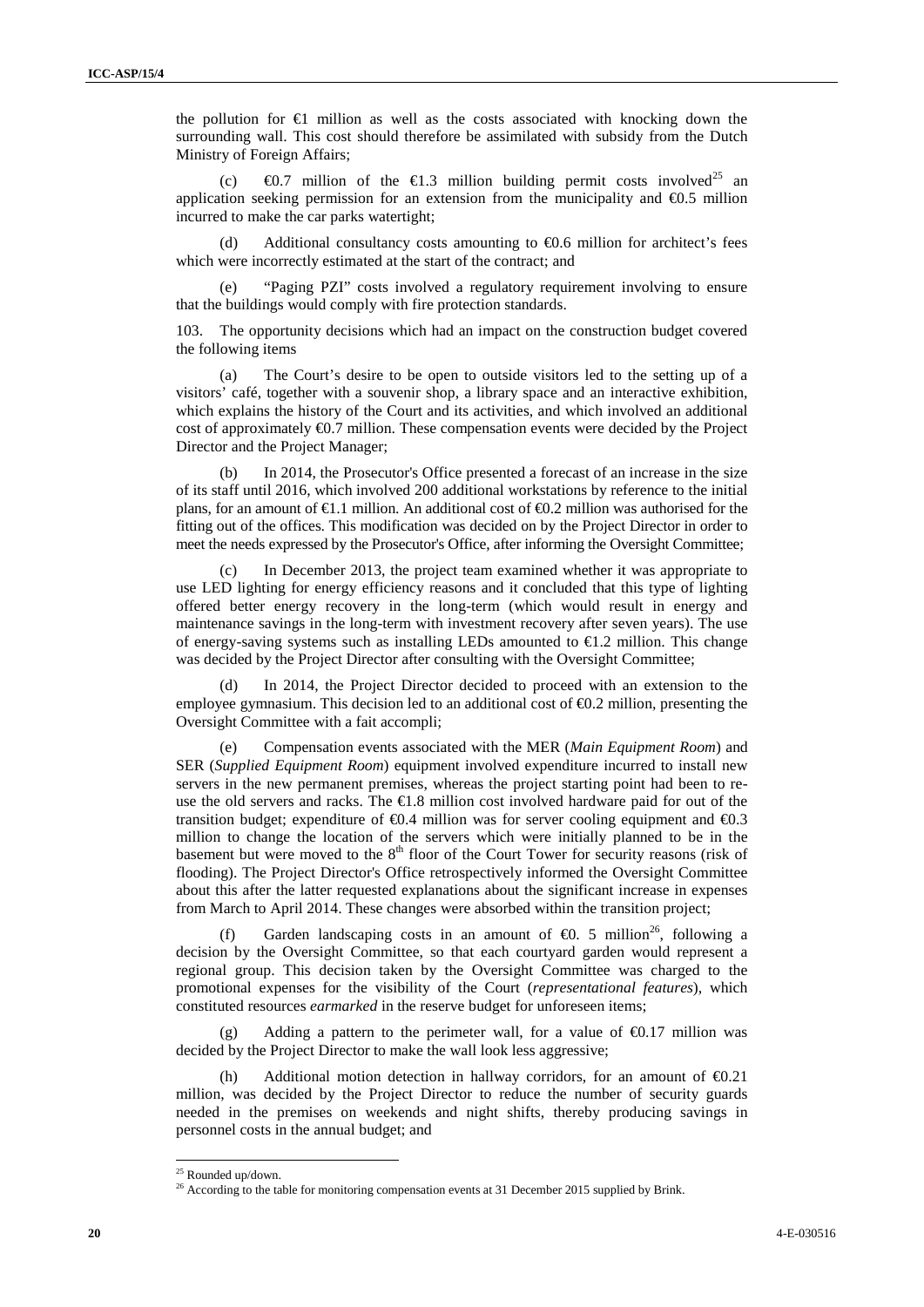(i) Changes necessary for the permanent premises to being able to host ASP meetings in an amount of  $\epsilon 0.25$  million, were decided by the Project Director approved by the Oversight Committee.

104. At the Oversight Committee meeting on 15 May 2014, the expert recruited by the Committee observed that most of the items listed in the risk register were not risks as such but rather changes to the project for various reasons such as wishes expressed by the Project Director or the Court.

Amongst the compensation events, an amount of  $\epsilon$ 8.34 million was the consequence of opportunity decisions made for the majority by the Project Director, approved or not by the Oversight Committee, sometimes agreed at the request of the Court. These expenses were not the results of unforeseeable incidents characteristic of genuine incidents.

To the extent that these decisions have had the effect of modifying the project, they did not correspond to contingencies occurring in the process of implementation of the existing project, and, as such, budgetary measures should have been put in place to cover them. The additional budget of  $\epsilon$ 8.3 million (decided in December 2014 and June 2015) was essentially aimed at financing these decisions.

The amount due to obligatory modifications resulting from shortcomings in the initial conception of the project and from external constraining events was equal to  $\text{ } \in \text{ } 44.76$ million. The initial Contingency Fund  $(\text{E}2.7 \text{ million})$  and the subsidy granted by the host State  $(\mathcal{Q}, 8 \text{ million})$  would have been sufficient to absorb a substantial part of the external risks of the construction project, if the additional costs, attributable to certain informed choices, had not also served to deplete the fund.

105. The External Auditor checked the details of a sample of compensation events disclosed by the Project Director's Office, by examining those for which the amounts exceeded  $\epsilon$ 200k. This sample tested represented more than 60% by value of the compensation events, or 41 files. This work should have enabled it to understand the nature of the expenses which led to budget overruns and to verify the relevance of the compensation events, as well as compliance with the decision-making circuit, in accordance with the clauses in the NEC 3 contract.

Article 60 and 61 of the NEC 3 contract provide that the notification for a compensation event is made either by the contractor (Courtys), or by the project manager (Brink Groep). According to Article 62, the quotations are supplied by the contractor at the request of the project manager; the latter has the option of asking the contractor for alternative quotations or of producing its own estimate. Articles 50 and 51 of the NEC 3 contract provide that the project manager shall carry out a verification of the works completed every four weeks, following which the building contractor shall forward an invoice. The project manager subsequently issues a certificate of payment enabling the Project Director's Office to approve payment of the invoice.

107. In practice, it was shown that, depending on the compensation events, the notification could also be made either by the Project Director's Office, or by the Oversight Committee.

108. The external auditor summarised below the various stages of approval of the construction expenses. Consequently, this table is also valid for the compensation events.

|                       | Initiation de<br>la dépense | Quotation | de la dépense   la prestation |   | Approbation   Réalisation de   Contrôle de la   Suivi des<br>réalisation | coûts | Mise en<br>paiement | <b>Paiement</b> |
|-----------------------|-----------------------------|-----------|-------------------------------|---|--------------------------------------------------------------------------|-------|---------------------|-----------------|
| Comité de<br>contrôle | Χ                           |           |                               |   |                                                                          |       |                     |                 |
| <b>PDO</b>            |                             |           |                               |   |                                                                          |       |                     |                 |
| <b>Brink</b>          |                             |           |                               |   |                                                                          |       |                     |                 |
| Courtys               |                             |           |                               | ∧ |                                                                          |       |                     |                 |

**Table 7: Stages of approval for construction expenses**

Source: External Auditor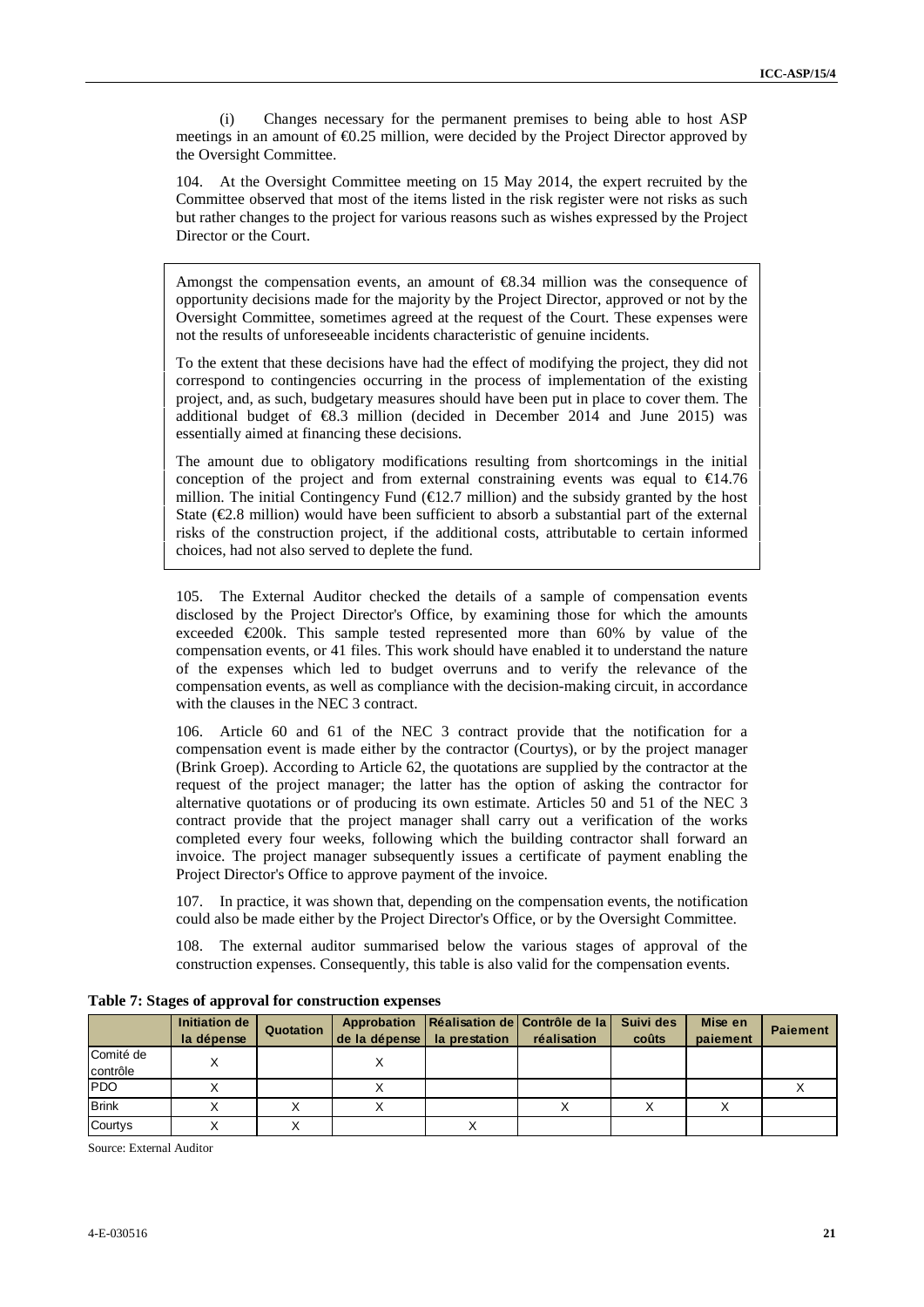109. The identification of the responsibility for decisions on the compensation events was not able to be systematically established for the selection tested, since the approval decisions for the compensation events, discussed during the weekly meetings between the Project Director's Office and the project manager, were not the subject of any meeting minutes enabling the approval circuit to be checked.

110. The items provided (quotations, technical documentation for the buildings, scheduling for the meetings and minutes of the Oversight Committee) also enabled the External Auditor to record that the verification of the accuracy of the expenses incurred was not possible, due to the lack of detailed invoicing. Indeed, the budgetary monitoring for the project was constructed in the form of a single, non-detailed invoice sent each month by Courtys, these invoices being themselves based on summary invoices from sub-contractors of Courtys. The monitoring of the compensation events was not the subject of isolated invoicing, enabling them to be identified individually.

111. This observation encouraged the External Auditor to recommend that the project manager should be more demanding in the future in the checking of the expenses. In accordance with Articles 52.2 and 52.3 of the NEC 3, the project manager was supposed to carry out an audit of the invoices issued by Courtys over the whole project period, by carrying out widespread and varied sampling. These works are explicitly set out in these articles of the contract, which stipulate (52.2) that the building contractor must retain supporting documents for the payments made and (52.3) that the project manager may at any time inspect the accounts and records which the building contractor holds. The External Auditor will ensure that it analyses the audit work completed by Brink, during the last phase of its annual audit assignment on the project management.

112. The platform (4projects) dedicated to the monitoring of the engineering and the project costs shared between Courtys, Brink and the Project Director was only partially completed at the time of the intervention by the external auditor. The part dedicated to the compensation events included 497 notifications of compensation events open as at 6 January 2016, then 510 notifications on 19 January 2016. Of these notifications, only 454 cases have been the subject of an estimate completed in "4projects" and only 208 notifications were annotated as implemented even though the project was finalised, the move into the new premises having officially occurred on 1 December 2015. This situation probably reflects a lack of time dedicated to the documentation for the budgetary monitoring of the project. The project management assistance (the project manager) apparently favoured making progress on the project to the detriment of the supporting documentation for the compensation events.

113. Lastly, significant cost variances were observed on 15 of the files tested (36.5% of the sample) between the initial estimates<sup>27</sup> of the amount of the notifications of compensation events input by the Project Director's Office, Brink or Courtys, depending on the cases, and the estimates which were finally established. These systematically negative variances represent an additional amount of €6.2 million by reference to the initial notifications. This situation reflects a lack significant lack of rigour in the initial cost estimates for the notifications.

The tests carried out by the External Auditor show a weakness in the design and the documentation of the accounting monitoring of the payment for the compensation events, of which the purpose should be to detect and anticipate potential budgetary overruns. The External Auditor will examine the results of the verification of the invoices presented by Courtys during its final annual audit assignment of the project management. This verification should be requested by the Project Director and undertaken by the project manager (Brink) in accordance with the provisions of the NEC 3 contract and put into a report.

 $27 <$  ∈10,000; ∈10,000 <... < ∈100,000; > ∈100,000.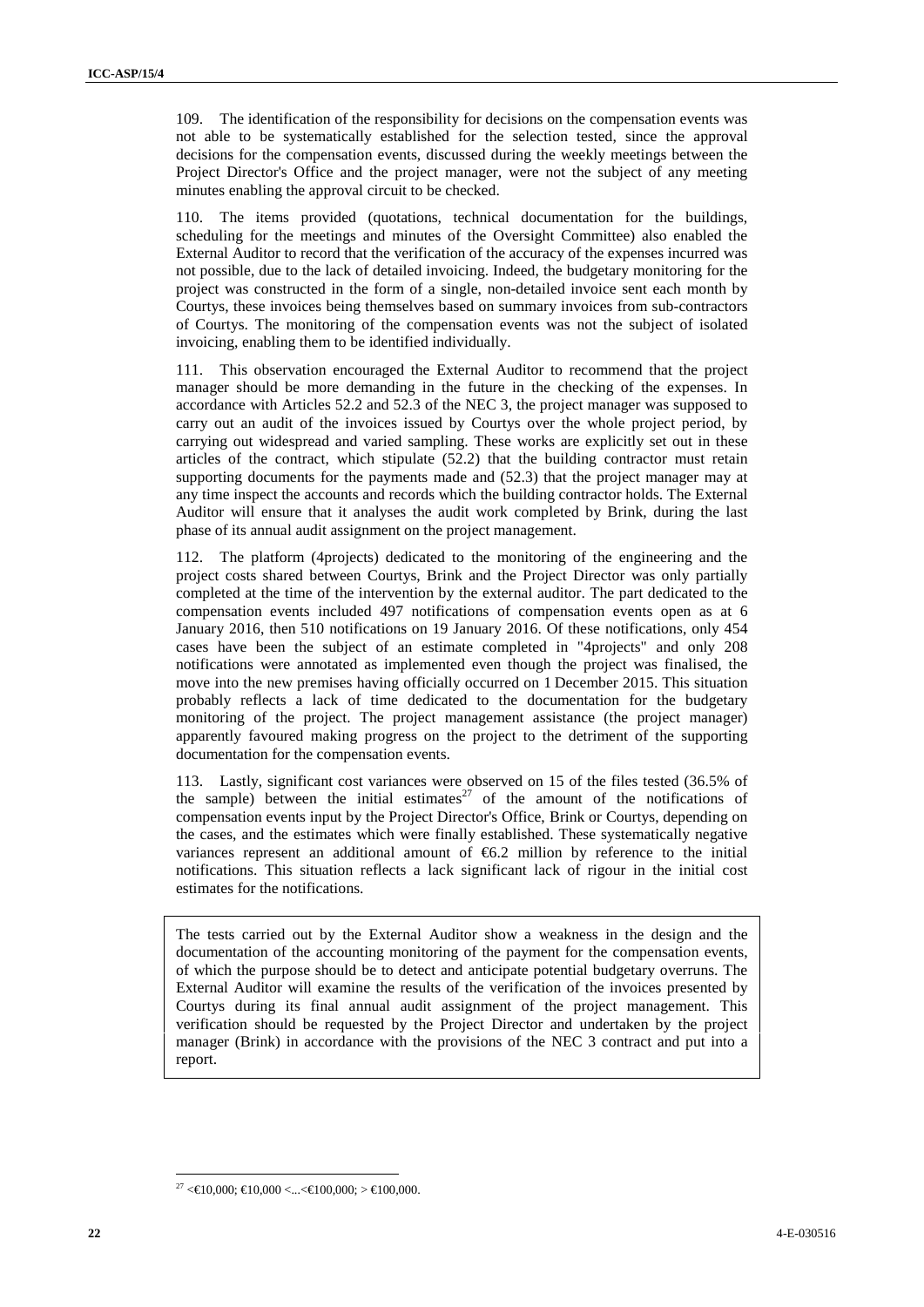#### **6. Audio-visual equipment**

114. Back in 2009, the Court produced a report on audio-visual (AV) provision. At the design stage, a preliminary study on audio-visual equipment focused on:

- (a) The three courtrooms, including broadcasting and storage arrangements;
- (b) The press briefing room and arrangements for the associated media centre;
- (c) The main conference cluster;
- (d) Meeting rooms; and
- (e) Plus dedicated cabling for the audio-visual systems, separate from the IT cabling.

115. Most of the audio-visual equipment used in the old premises was obsolete and could not be re-used in the new premises.

116. For example, the new courtrooms are three times the size of the pre-existing courtrooms and the zoom function on the existing cameras was inadequate in light of this change. Wherever possible the old equipment was re-used. But since the new courtrooms are bigger, most of the old equipment was no longer suitable.

117. The aim was to equip the permanent premises with the latest technology in order for it to remain in service over a longer period.

118. Since the permanent premises were due to be completed in 2015, the decision was taken not to purchase the equipment in 2012 and to postpone the purchase for as long as possible in order to purchase equipment with the latest technology. At the time the estimated cost of purchasing the equipment and building-related provisions was  $\epsilon$ 6 million (for the design and integrated activities).

119. A provision for this amount was therefore added to the contract concluded with Courtys to ensure that the cost of managing, coordinating and installing the equipment in the buildings was borne by Courtys. The constructor would henceforth be responsible for the audio-visual engineering and implementing the provisions in a timely fashion.

120. Once the construction project began, the project team became aware that neither Courtys nor the original consultant could offer the specific engineering expertise without a significant increase in cost or the Court staff taking over direct responsibility. The project team decided to entrust a Court official, an expert in the field, with the engineering. This person drafted the specifications for all the audio-visual equipment. The Court's procurement section led the procurement process. The only aspect for which Courtys was still responsible was installing the AV cabling.

121. The results of the tendering procedure (received in February 2015) were less competitive than anticipated. It would appear that there were very few tenders who could meet the requirements and specific features the Court needed, in particular those aspects involving vital witness protection. As a result, the planned savings were not achieved.

122. Cabling costs and building-related provisions were also much higher than planned because of the technical specifications.

123. The combined outcome was a total cost of  $\Theta$ .4 million as at 31 December 2015, compared with a planned provision of  $\oplus$  million, in other words a  $\oplus$ .4 million overrun.

|                                | Total worst-case |
|--------------------------------|------------------|
| Brahler ICS Konferenztechnik   |                  |
| <b>Furniture Meeting rooms</b> | 0.1              |
| Courtys v.o.f.                 | 2.5              |
| DB Broadcast Limited           | 4.1              |
| EVS Broadcast Equipment s.a.   | 03               |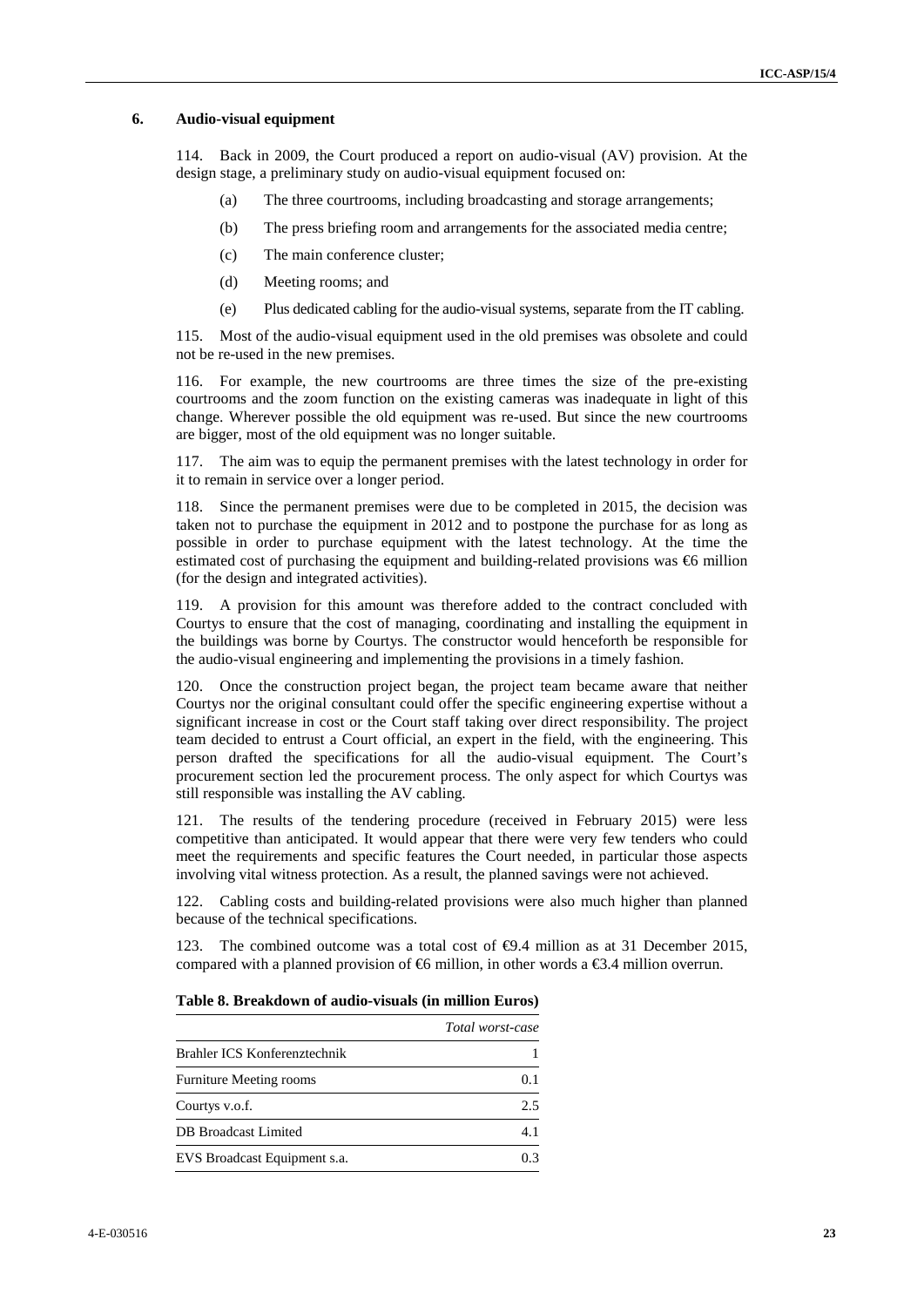|                                    | Total worst-case |  |
|------------------------------------|------------------|--|
| <b>FX</b> losses                   |                  |  |
| Globecomm Systems Inc USA          | 0.8              |  |
| <b>NFGD</b>                        | 0.5              |  |
| Parking list                       | $\left($         |  |
| Stafrosta                          | $\left($         |  |
| <b>Total Budget implementation</b> | $9.4^{28}$       |  |
|                                    |                  |  |

Source: PDO

As the audio-visual system of the Court was outdated, the Permanent Premises Project presented the Court with the opportunity to modernise its audio-visual equipment.

Given that the Courts and the Project Director's Office had decided, in order to enjoy last generation equipment, to leave it to as late a stage as possible to order its audio-visual material, this element has resulted in a more elevated cost than the amount originally envisaged in the initial budget. It should however be noted that this decision will provide equipment with, in principle, a longer service life.

Moreover, the requirements and constraints relating to the trial process, in particular those concerning witness protection, justified the acquisition of state-of-the-art equipment with highly specific technical features.

Under these circumstances, compared to the initial budget for audio-visual material  $(\mathfrak{G})$ million), as of the date of the present report the cost of this material now totalling  $\Theta$ .4 million showed an overrun of  $\epsilon$ 3.4 million.

### **C. Conclusion**

124. The final cost of the Permanent Premises Project was estimated at the time of the audit at between  $\epsilon$ 204.5 million and  $\epsilon$ 205 million, or an increase of between 4.5% and 4.7% by reference to the unified provisional budget of  $\in$ 195.7 million approved in 2013. Taking into account only the cost of construction, the budget overrun should the between  $\Theta$ .3 million and  $\Theta$ .8 million, or a maximum increase of 5.3% by reference to the approved a budget of €184.4 million. Compared with the budget of €190 million initially approved just for the construction, the estimated overrun, with a final cost for the construction of €194.2 million, would be 2.2%.

125. Regardless of the point of view taken, this level remains minor by reference to the overruns commonly observed in construction projects of this size. The majority of the overruns corresponding the end to relevant expenses, even though the program modifications should have been financed by budget increases authorised prior to their implementation.

126. The permanent premises were delivered on time to allow for moving offices, within the deadlines set in 2011, during December 2015<sup>29</sup>. They correspond to detailed technical specifications and no major defect in the design or completion has been identified to date. The model NEC 3 contract, despite the difficulties created by the control of the request for compensation, was shown to be very useful for ensuring compliance with tight deadlines.

127. However, the external auditor identified three types of weakness in the management of the operation:

(a) *The first weakness resides in the late decision, in 2013, to integrate the costs of the transition programme* into the budget for the Permanent Premises Project and in the attempt to partially absorb these costs in the project budget, with the intention of benefiting from the saving made on the construction cost following the invitation to tender. This

<sup>28</sup> Rounded up/down.

<sup>&</sup>lt;sup>29</sup> Resolution ICC-ASP/10/Res.6, paragraph 10.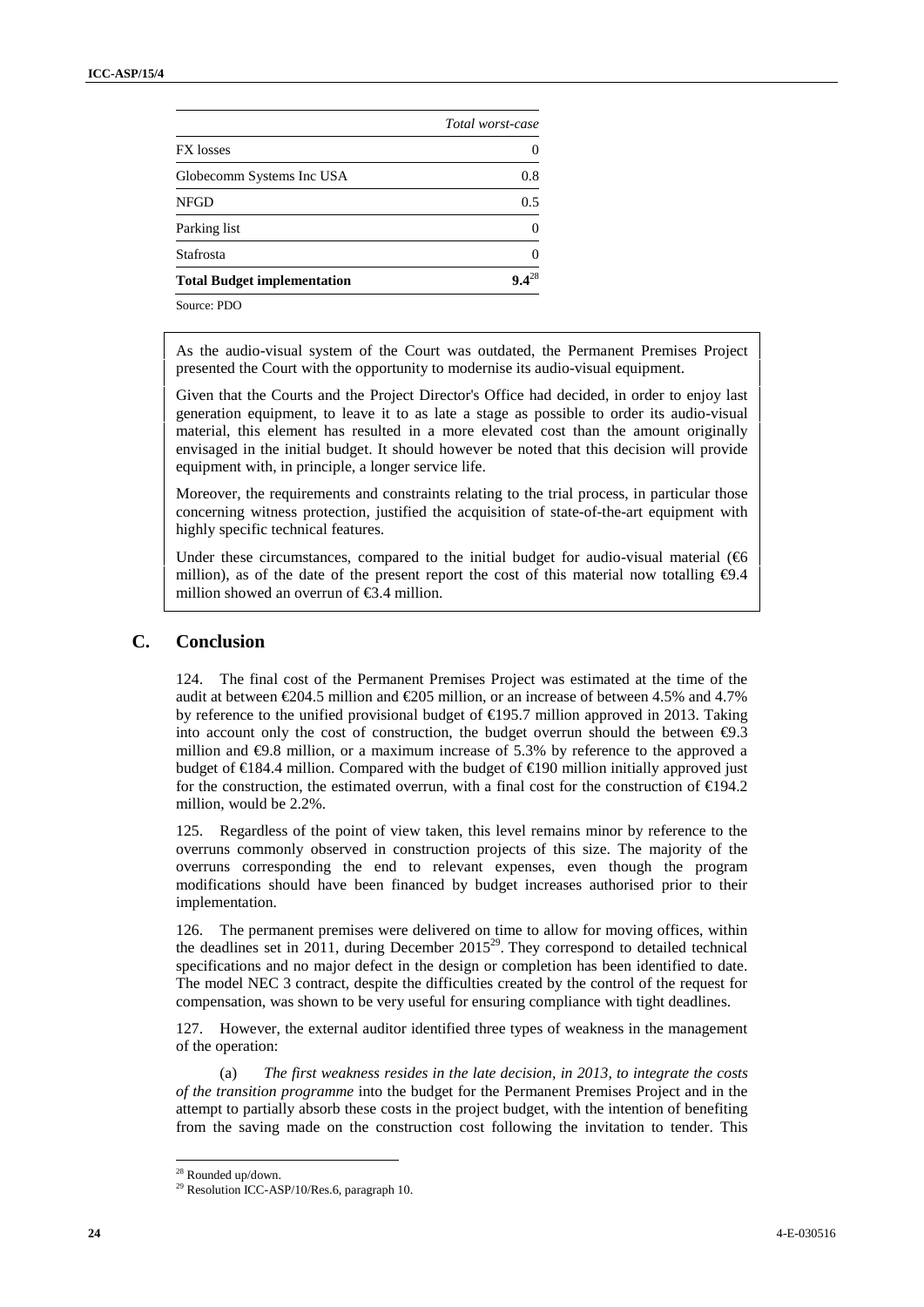attempt to reallocate the budgetary saving by reference to the initially estimated construction costs reveals a lack of prudence at a time when the work on the project had just begun. Similarly, the contingency reserve was reduced from  $\epsilon$ 17.2 million to  $\epsilon$ 12.7 million, in other words to a level well below the prudential standards in effect. In the end, the contingency reserve, partially used to finance the transition project, was shown to be insufficient to outsource the project risks when these were completed;

(b) *The system of governance of the project suffered from the absence of prior definition of mechanisms for the feedback of information,* which brought about a climate of mistrust by the Oversight Committee with regard to the Project Director's Office and complicated the information delivered to the State Parties, giving rise to disproportionate suspicions. The decision-making autonomy of the Project Director's Office (PDO) and the Project manager did not allow the Oversight Committee to be integrated into the project management, which limited the possibilities for raising the alert. The monitoring and reporting tools were initially inadequate to allow for effective management. The stakeholders in the governance of the project should have agreed well in advance and more clearly concerning the technical specifications relating to responsibilities in terms of reporting and the nature of the expenses likely to require a decision by the Oversight Committee prior to being incurred. Furthermore, the monitoring of the payments to the building contractor, approved by the project manager, was rendered opaque by the method of invoicing which was too summary. This invoicing requires verification by the Project manager under the Project Director's supervision; and

The design and use of the contingency reserve played a central role in the *cost overruns.* Incorporated into the budget in order to avoid the budget overruns inherent in a project of this size, which always record unforeseen expenses, this reserve, which is best practice in this type of operation, was officially displayed in the budget at  $\epsilon 12.7$ million, where as its actually available amount was  $\epsilon$ 7.2 million, the rest being reserved for transactions which were not unforeseen in nature. The reserve showed signs of exhaustion with effect from June 2014. Amongst the compensation events which increased the final price, an amount of €8.34 million was the consequence of opportunity decisions and not the result of unforeseeable incidents characteristic of genuine problems, which the contingency reserve should have been intended to cover. To the extent that they modified the project, these decisions did not correspond to unforeseen events in the completion of the existing project and should have been accompanied by budgetary measures for their financing. The amount of the obligatory modifications resulting from defects in the initial design of the project and external constraint events represented an amount of  $\epsilon 44.7$  million. The initial contingency reserve ( $\in 2.7$  million) and the host State subsidy ( $\in \infty.8$  million) should have been sufficient to absorb most of the inevitable expenses caused by the execution of the construction project, if additional expenses due to opportunity decisions had not led to additional charges against the reserve.

## **IV. Acknowledgements**

128. The External Auditor's team would like to thank Mr Ivan Alippi, Director, Division of Management Services, together with Mr Kenneth Jeavons, Director of the Project Director's Office and Mr Juan Escudero, Senior Legal and Policy Advisor, for their welcome, their time and the efficient support they provided to ensure the task was completed successfully.

*End of audit observations*.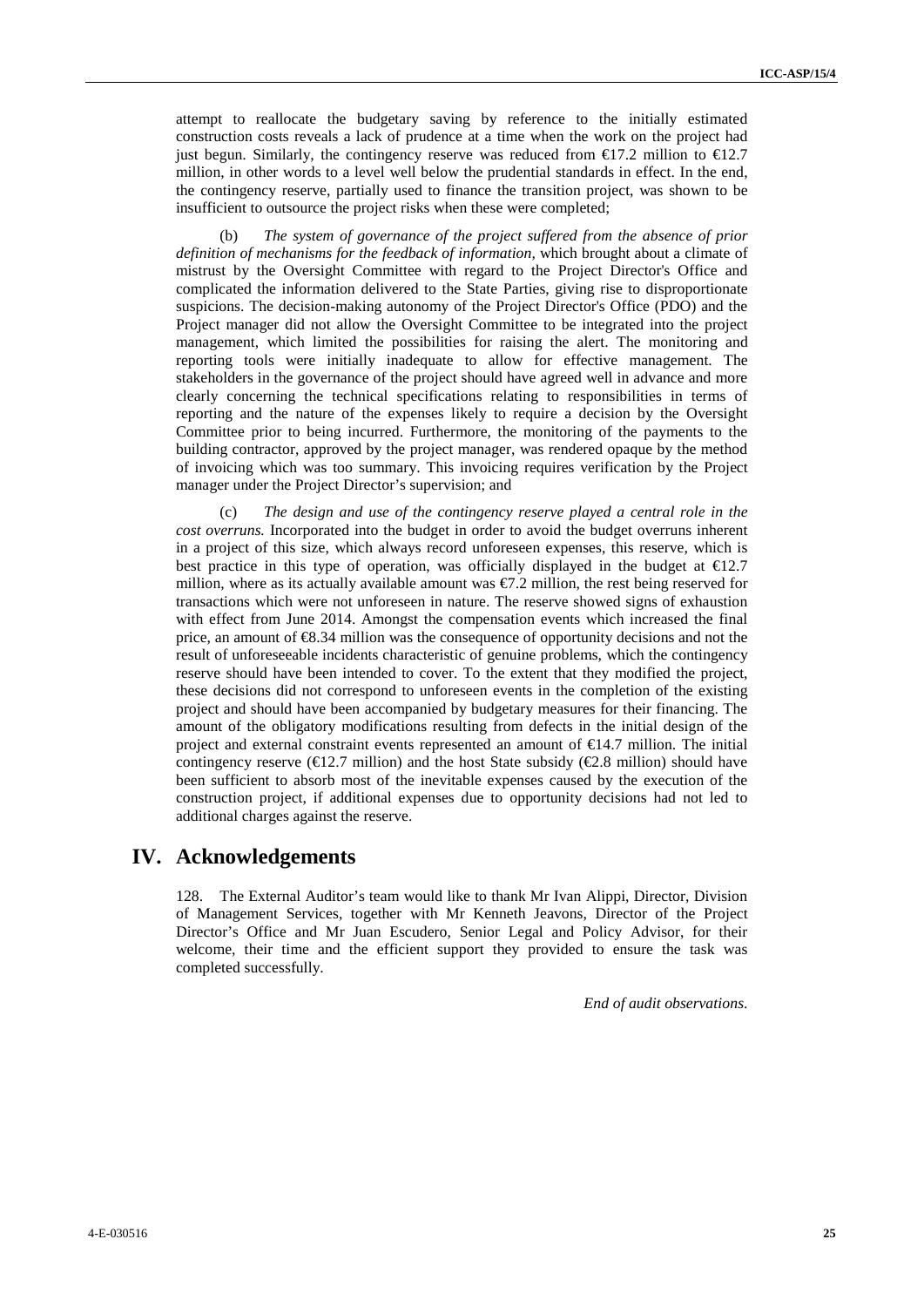# **Annex I**

 $\mathbf{r}$ 

# **Financial Statement to 31 December 2015**

|                                              | <b>Budget</b> | Best case                      | Worst case   |
|----------------------------------------------|---------------|--------------------------------|--------------|
| Construction cost                            |               |                                |              |
| Form of Agreement (excluding AV)             | 141 040 700   | 140 792 613                    | 140 792 613  |
| AV                                           | 6 000 000     | 9 354 855                      | 9 356 855    |
| Other construction cost                      | 719 000       | 1 417 699                      | 1 417 699    |
| <b>Compensation Events</b>                   | 12 046 231    | 20 485 472                     | 20 699 270   |
| Permits& Dues                                | 2 549 526     | 2 556 926                      | 2 556 926    |
| Fees                                         | 20 492 188    | 20 090 077                     | 20 090 077   |
| Other Cost                                   | 1 500 000     | 1 488 500                      | 1 488 500    |
| Additional budget (including expected share) | 8 300 000     | $\Omega$                       | O            |
| (1) Subtotal construction                    | 192 647 645   | 196 186 141                    | 196 401 940  |
| Share part ICC NEC3 contract                 |               | $-2445703$                     | $-2$ 238 024 |
| (2) Subtotal construction inclusive share    |               | 193 740 438                    | 194 163 916  |
|                                              |               |                                |              |
| <b>Budget CP</b>                             |               | 192 647 645                    | 192 647 645  |
| Saldo (Budget CP - / - 2)                    |               | 1092793                        | 1516271      |
| Transition                                   |               |                                |              |
| Construction cost transition                 | 1 067 355     | 3 207 364                      | 3 207 364    |
| Fees transition                              | 3 450 820     | 2 784 264                      | 2 784 264    |
| Equipment transition                         | 6 834 180     | 4 818 791                      | 4 818 791    |
| Reserve                                      | 0             | $\Omega$                       | 524 800      |
| Subtotal transition                          | 11 352 355    | 10810419                       | 11 335 219   |
| <b>Budget TP</b>                             |               | 11 352 355                     | 11 352 355   |
|                                              |               |                                |              |
| Saldo (Budget -/- Subtotal)                  |               | 541936                         | 17 136       |
| Consolidated                                 |               |                                |              |
|                                              |               |                                |              |
|                                              | <b>Budget</b> | Cost best case Cost worst case |              |
| Construction project                         | 192 647 645   | 193 740 438                    | 194 163 916  |
| Transition project                           | 11 352 355    | 10 810 419                     | 11 335 219   |
| Total $CP + TP$                              | 204 000 000   | 204 550 857                    | 205 499 135  |
|                                              |               |                                |              |
| <b>Budget</b>                                |               | 204 000 000                    | 204 000 000  |
| Saldo (Budget -/- Consolidated)              |               | 550 857                        | 1 499 135    |
|                                              |               |                                |              |

Source: PDO/Brink Groep